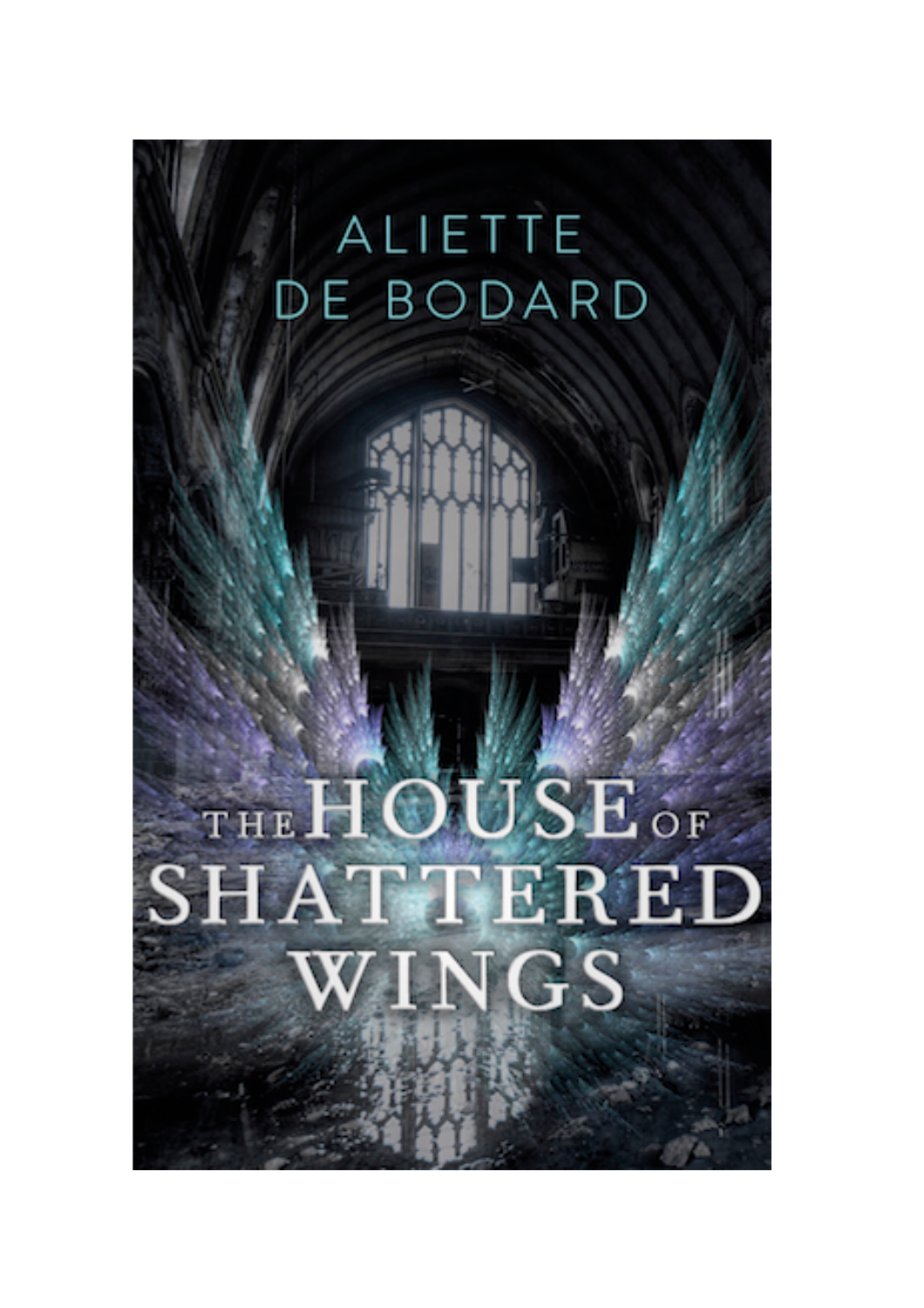#### THE HOUSE OF SHATTERED WINGS by Aliette de Bodard Full novel published by Roc (US) and Gollancz (UK/RoW).

Cover design © 2015 Graeme Longhorne. Cover art © 2015 Teddy Eduardo Iglesias/Shadoweddancer.

Copyright © 2015 Aliette de Bodard

The right of Aliette de Bodard to be identified as Author of this work has been asserted by her in accordance with the Copyright, Designs and Patents Act 1988

All rights reserved by the Author.

All characters and events in this publication, other than those in the public domain, are fictitious, and any resemblance to real persons, living or dead, is purely coincidental.

No part of this publication may be reproduced, stored in a retrieval system, or transmitted, in any forms or by any means, without the prior permission in writing of the publishers, nor otherwise be circulated in any form of binding or cover other than that which it is published and without similar a condition including this condition being imposed on the subsequent purchaser.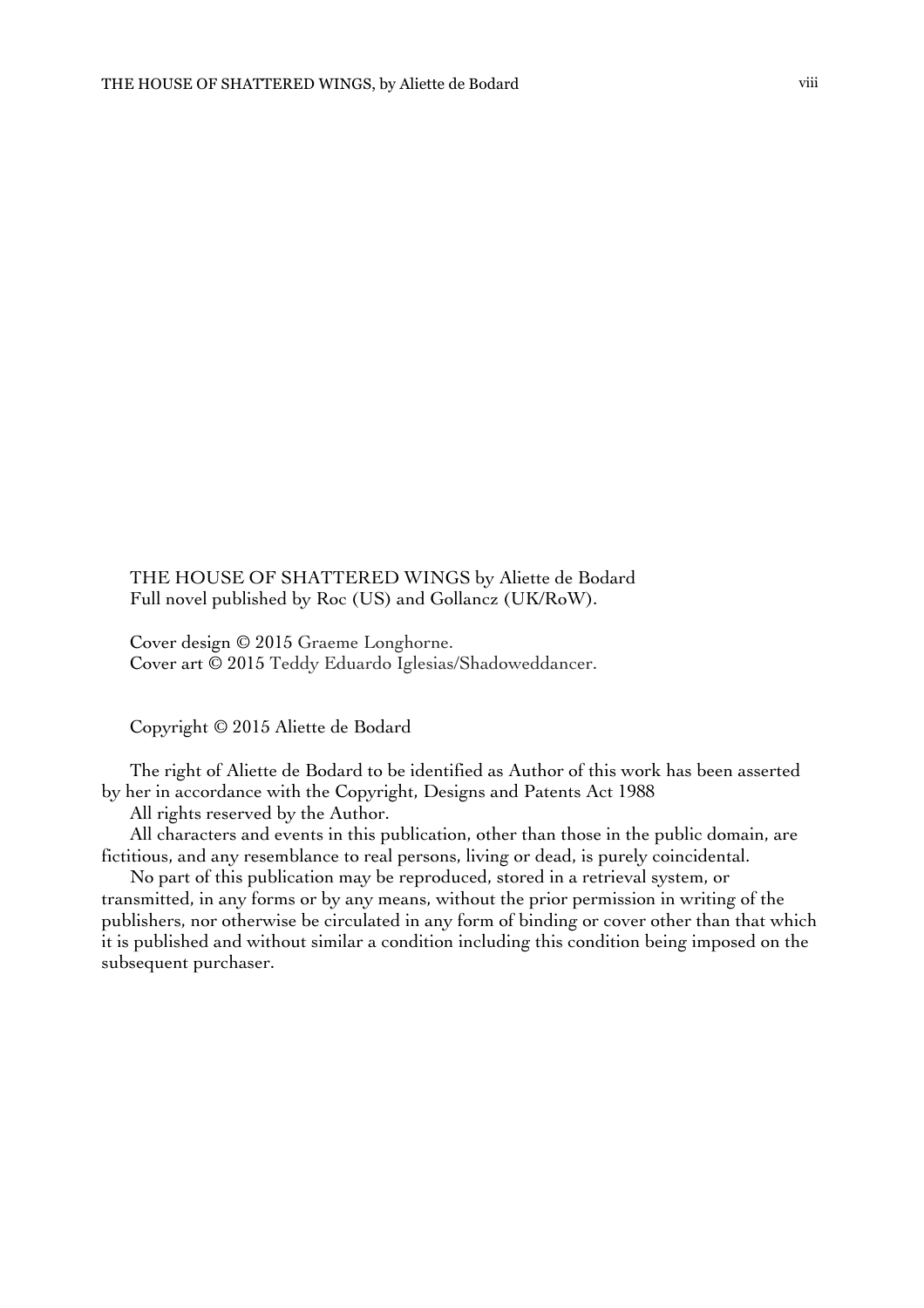# **The House of Shattered Wings**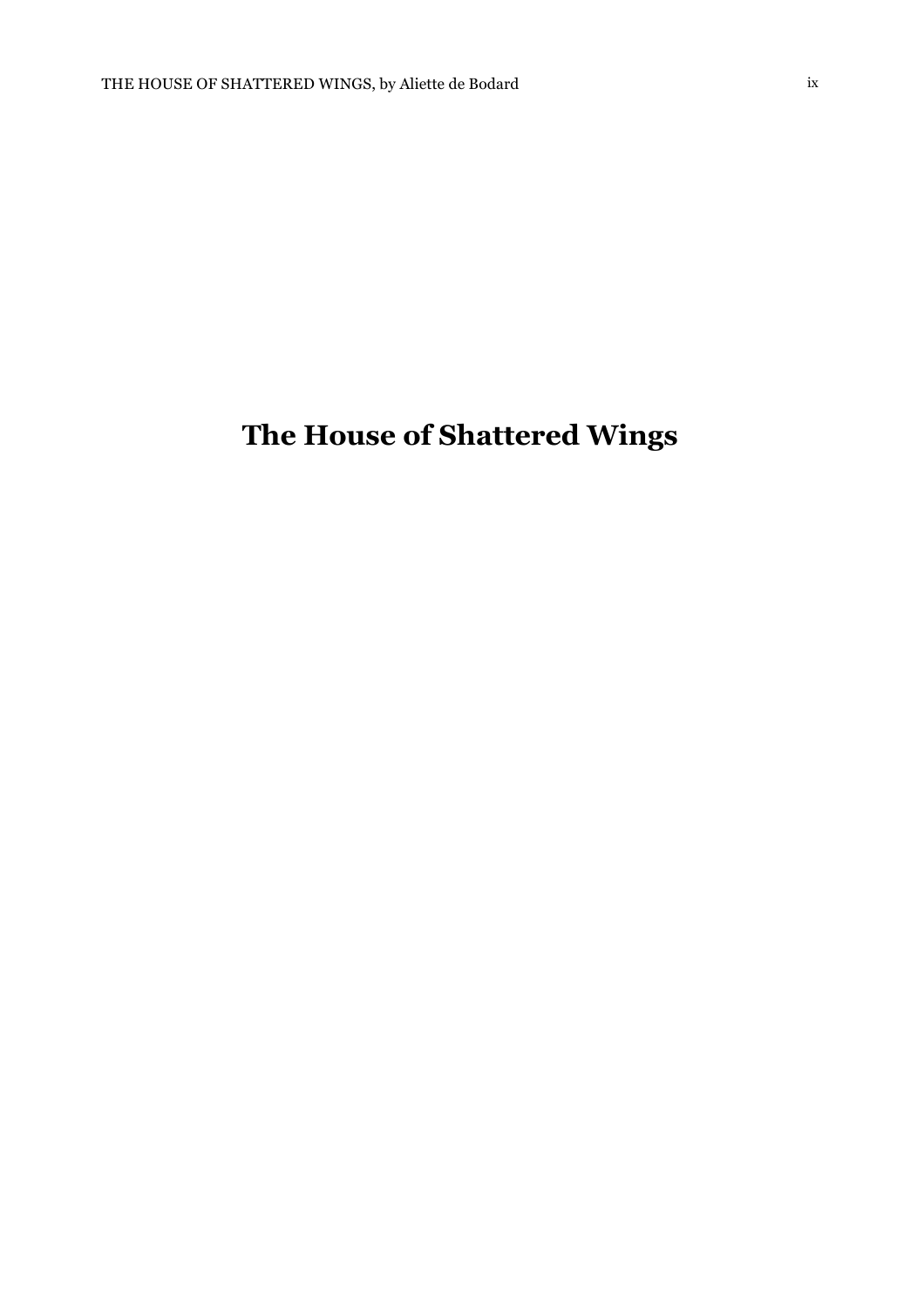#### **Chapter One**

## The Falling Star

*It is almost pleasant, at first, to be Falling.*

*The harsh, unwavering light of the City recedes, leaving you in shadow, leaving only memories of relief, of a blessed coolness seizing your limbs. Nothing has turned yet into longing, into bitterness, into the cold that will never cease, not even in the heat of summer.*

*The wind, at first, is pleasant, too—softly whistling past you, so that you almost don't notice when its cold fingers tear at your wings. Feathers drift off, blinking like forgotten jewels, catching fire and burning like a thousand falling stars in the atmosphere. Some part of you knows you should be experiencing pain; that the flow of crimson blood, the lancing pain in your back, the fiery sensation that seems to have hold of your whole body—they're all yours, they're all irreversible and deadly. But you feel nothing: no exhilaration, no relief, not the searing agony of your wounds. Nothing but that sense of unnamed relief, that knowledge you won't have to face the judges in the City again.*

*Nothing, until the ground comes up to meet you, and you land in a jumble of pain and shattered bones; and the scream you didn't think you had in you scrapes your throat raw as you let it out—like the first, shocked breath of a baby newly born into a universe of suffering.*

It was Ninon who first saw her. Philippe had felt her presence first, but hadn't said anything. It wasn't a wish to protect the young Fallen so much as to protect himself—his status in the Red Mamba Gang was precarious as it was, and he had no desire to remind them how great a commodity he could become, given enough cruelty on their part. And Heaven knew, of course, that those days it didn't take much for cruelty or despair to get the better of them all, when life hung on a razor's edge, even for a former Immortal.

They'd been scavenging in the Grands Magasins—desperate and hungry, as Ninon had put it, because no one was foolish enough to go down there among the ruins of the Great Houses War, with spells that no one had had time to clean up primed and ready to explode in your face, with the ghosts and the hauntings and the odor of death that still hung like fog over the wrecks of counters and the faded posters for garments and perfumes from another, more innocent age.

No one, that is, but the gangs: the losers in the great hierarchy, the bottom feeders surviving on the carrion the Houses left them. Gangs could be huge, could number dozens of people, but they were fractured and powerless, deprived of the magic that made the Houses the true movers of Paris. And as far as gangs went, the Red Mambas were small; twenty or so members under Bloody Jeanne's leadership; and Philippe, on the bottom tier of the bottom tiers, just doing his best to survive—as always.

He and Ninon had been under the dome of the Galeries Lafayette, crossing over the rubble in the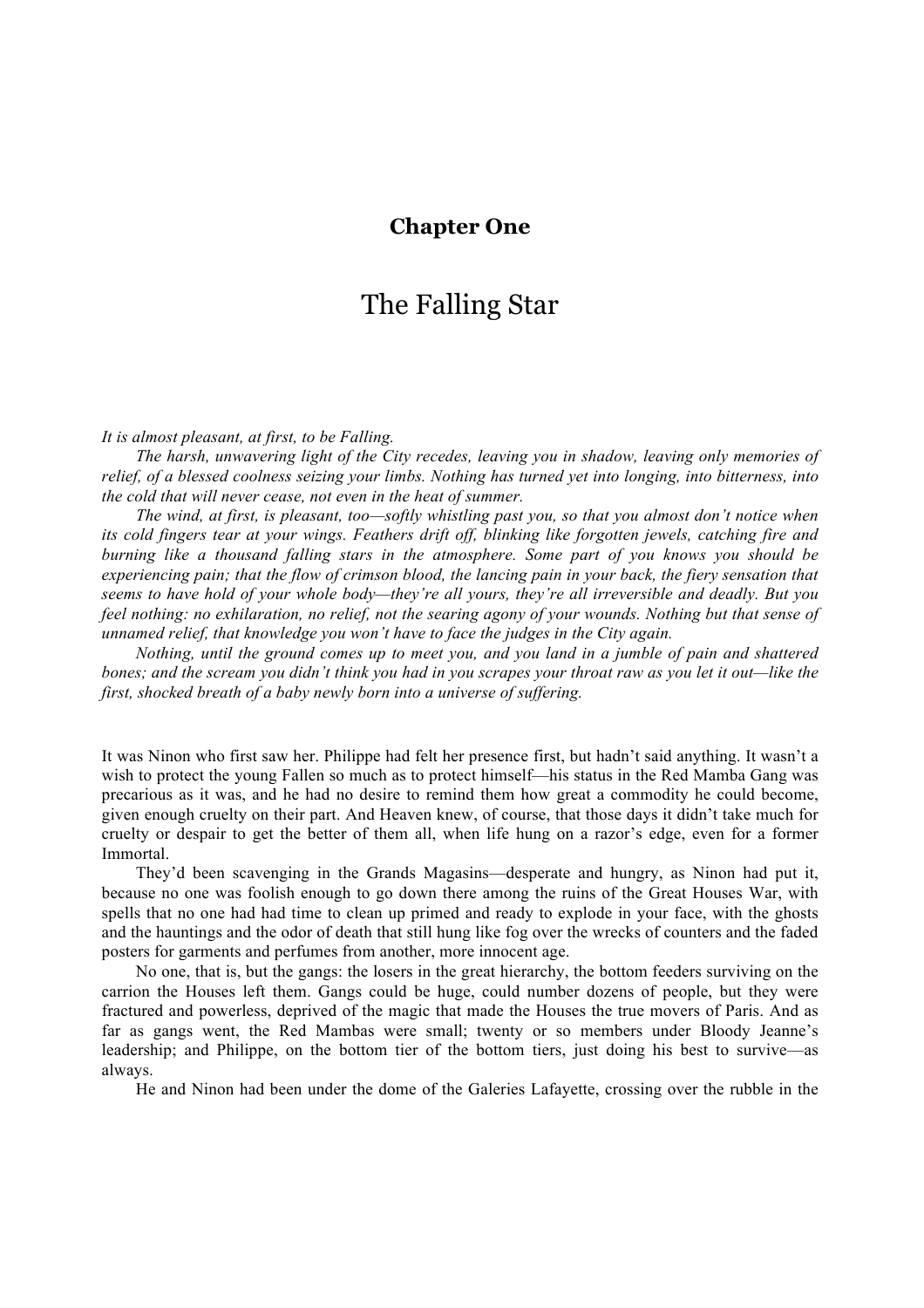center—what had once been the accessories department. On the walls were fragments of advertisement posters, colored scraps; bits and pieces of idealized human beings, of products that had long since ceased to be manufactured; and a fragment promising that the 1914 fashion season would be the headiest the city had ever seen: a season that, of course, had never been, swallowed up by the beginning of the war. Ahead were the stairs, blocked by debris; the faces of broken mannequins stared back at them, uncannily pale and expressionless, their eyes shining like cats' in the dim light.

Philippe hated the Grands Magasins—not that he was as superstitious as Ninon, but he could *feel* the pall of death hanging over the place, could almost hear the screams of the dying when the petrification spells had struck. Like any Immortal—even a diminished one, far from his home and his people—he could feel the *khi* currents, could sense their broken edges rubbing against him, as sharp as serrated knives.

"Ninon—"

Ahead, on the stairs, she'd turned back at him, her face flushed with the excitement of it all, that incomprehensible desire to flirt with danger until it killed you. A wholly human thing, of course; and he was meant to be human again, now that he had been cast out of the Heavens; but even as a mortal in Annam he'd just never had that kind of reckless death wish. "We should go—" he'd started, and then he'd felt it.

It was pure and incandescent, a wave of stillness that seemed to start somewhere in his belly and spread to his entire body—a split second when wind ran on his arms and face, and darkness stole across his field of vision, as if night had unexpectedly fallen in the world beyond the dome; and a raw sense of pain rose in him, a scream building in his lungs, on the verge of forcing its way out . . .

And then it was gone, leaving him wrung out, panting on the staircase as if he'd just run for his life across Paris. The pain was still at the back of his mind—a faint, watered-down memory that he would recognize anywhere—just as he would unerringly be able to find its source.

A Fallen. A young one, barely manifested in the world, lying in pain, somewhere close; somewhere *vulnerable* in a city where young Fallen were merchandise, creatures to be taken apart and killed before they became too powerful and did the taking apart and the killing.

"You okay?" Ninon asked. She was watching him, eyes narrowed. "Not going to go all mystical on me, are you?"

Philippe shook his head, struggling for breath—couldn't show weakness, couldn't show ignorance, not if he wanted to survive . . . At last he managed, in something like his usual flippant tones, "No way, sis. This is about the worst place in the world to get an attack of the mystical."

"Doesn't mean you idiots wouldn't get one," Ninon said, darkly. "Come on. Alex said there was good booty on the third floor, perfumes and alchemical reserves."

The last thing Philippe wanted to do was go upstairs, or hang around the place any longer than he had to. "And they've remained miraculously untouched for sixty years? Either Alex is misinformed or there's some pretty heavy defenses. . . ."

Ninon grinned with the abandon of youth. "That's why we have you, don't we? To make short work of anything."

"Sure," Philippe said. He could cast some spells; call on some small remnants of who he had been, drawing from the *khi* fields around him. He would, however, have to be seriously insane to do it here. But he daren't protest too much, or too loudly; he was, as Ninon had reminded him, only useful as long as he could provide magic—the conscious, mastered kind, one cut above the lures of angel essence and other adjuncts. When that ceased . . .

He forced himself not to think about it as he followed her upstairs—past landing after deserted landing, under the vacant eyes of models in burned posters, past the tarnished mirrors and the shards of chandeliers. As he had feared, the pain at the back of his mind grew steadily, a sign they were approaching the Fallen's birth site. Ninon herself wasn't a witch—the magical practitioners had long since been snapped up by the Houses—but for all that, she was uncannily, unerringly headed toward the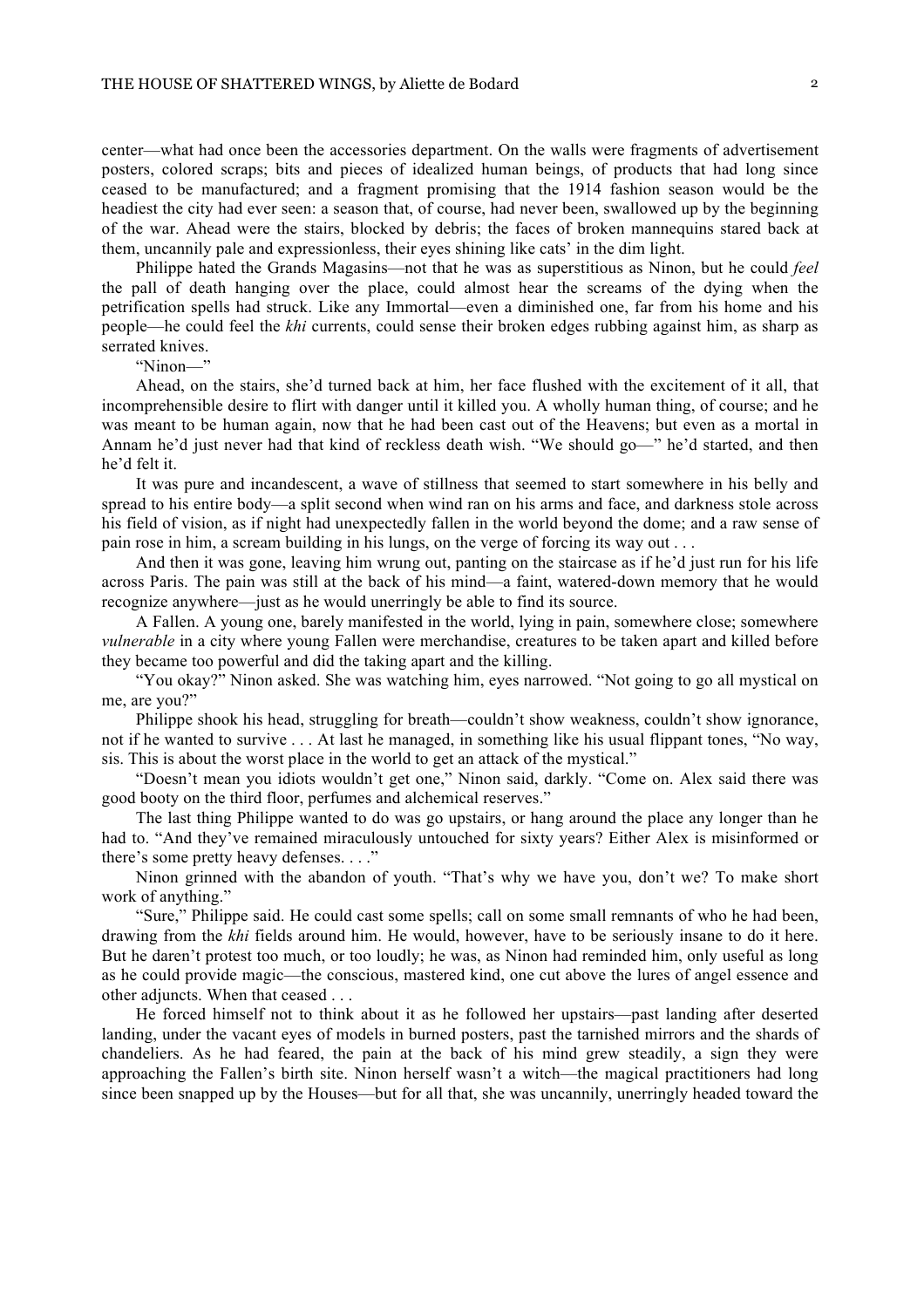newly manifested Fallen. "Ninon—" he said, as they rounded a ruined display promising exotic scents from Annam and the Far East, a memory of a home that was no longer his.

Too late.

She'd stopped, one hand going to her mouth. He couldn't tell what her expression was, from behind, if it was horror or fascination or something else. As Philippe got closer, he saw what she saw: a jumble of crimson-stained feathers, a tangled mass that seemed to be all broken limbs and bleeding wounds; and, over it all, a gentle sloshing radiance like sunlight seen through water, a light that promised the soft warmth of live coals, the comfort of wintertime meals heated on the stove, the sheer relief just after the breaking of a thunderstorm, when the air was cleansed of all heaviness.

Philippe recovered faster than Ninon. While she still stood, gaping at the vision, he cautiously approached, circling the body with care, just in case the Fallen turned out vicious. But Philippe didn't think it would.

Close up, the body was a mess: bones broken in several places, not always cleanly; the hands splayed out in abandon, loosely resting above dislocated wrists; the torso covered with blood and unidentifiable fluids. There was no smell, though; no stench of blood or ruptured guts; just a tang to the air, an acridity like a remnant of burning wood. Young Fallen never smelled like much of anything, not until the light vanished. Not until they joined the mortal plane like the rest of their kind.

The face . . . the face was intact, and that was almost the most gruesome thing about the Fallen. Eyes frozen in shock stared at him. The gaze was somehow ageless, that of a being that had endured beyond time, in a City that had nothing human or fragile about it. The cheekbones were high, and something in the cast of the face was . . . familiar, somehow. Philippe glanced back at the mess of the torso, noting the geometry of the chest: this particular Fallen manifested as female.

He hadn't expected to be so . . . detached about things. He'd thought of a thousand ways she could have reminded him of the Great War, of the bloodied bodies by his side; but in some indefinable way she seemed beyond it all, a splayed doll rather than a broken body—he shouldn't think that, he really shouldn't, but it was all too easy to remember that it was her kind that had torn him from his home in Annam and sent him to slaughter, that had gloried in each of the dead, that had laughed to see his unit come back short so many soldiers, covered in the blood of their comrades—her kind, that ruled over the ruins of the city. . . .

"Awesome," Ninon said. She knelt, her hands and arms bathed in the radiance, breathing in the light, the magic that hung coiled in the air around them. Fallen were magic: raw power descended to Earth, the younger the more powerful. "Come on, help me."

"Help . . . ?"

Ninon's hand flicked up; it came up with a serrated knife, the wickedly sharp blade catching the light.

"Can't carry her. Too much work, and there's only two of us. But we can take stuff."

Stuff. Flesh and bone and blood, all that carried the essence of a Fallen, all that could be inhaled, put into artifacts, used to pass on magic and the ability to cast spells to others. He put his hand in the blood, lifted it to his mouth. The air seemed to tremble around his fingers as if in a heat wave, and the blood down his throat was as sweet as honey, warming his entire body, reminding him how it had been when he'd been an Immortal; and a flick of his hands could have transported him from end to end of Indochina, turned peach trees into magical swords, turned bullets aside as easily as wisps of vapor.

But that time was past. Had been past for more than sixty years, turned to dust as surely and as enduringly as his mortal family.

Ninon's face was bathed in radiance as she knelt by the body—she was going for a hand or a limb, something that would have power, that would be worth something, enough to sustain them all . . . It the thought of her sawing through flesh and bone and sinew shouldn't have made him sick, but it was one thing to hate Fallen, quite another to cold-bloodedly do *this*.

"We could take the blood," he said, forcing his voice to come back from the distant past. "Use the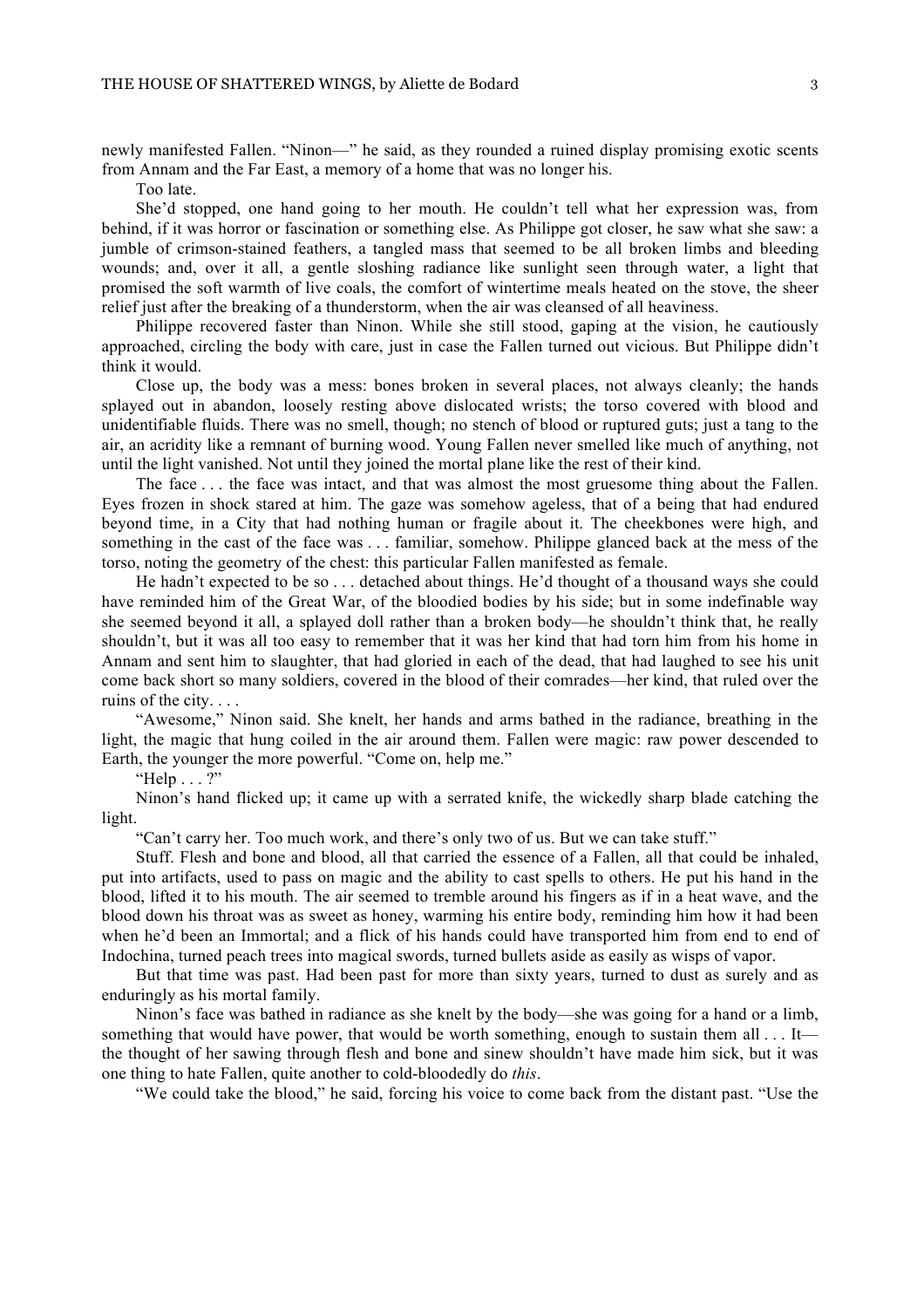old perfume bottles to mix our own elixirs."

Ninon didn't look up, but he heard her snort. "Blood's piffle," she said, lifting a limp, torn hand and eyeing it speculatively. "You know it's not where the money is."

"Yes, but—"

"What's the matter? You feeling some kind of loyalty for your own kind?"

She didn't need to make the threat, didn't need to point out he was as good a source of magic as the Fallen by her side.

"Come on, help me," she said; and as she lifted the knife, her eyes aglow with greed, Philippe gave in and pulled his own from his jacket; and braced himself for the inevitable grinding of metal against bone, and for the Fallen's pain to paralyze his mind.

Selene was coming home to Silverspires when she felt it. It was faint at first, a chord struck somewhere in the vastness of the city, but then she tasted pain like a sharp tang against her palate.

She raised a hand, surprised to find she'd bitten her tongue; probed at a tooth, trying to see if the feeling would vanish. But it didn't; rather, it grew in intensity, became a tingling in the soles of her feet, in her fingertips—a burning in her belly, a faint echo of what must have been unbearable.

"Stop," she said.

There were four of them in the car that night: two of her usual guards, Luc and Imadan, and Javier, the Jesuit, the latest of several incongruous additions to the House. He had volunteered when Selene's chauffeur fell ill. She'd found him in the great hall, stubbornly waiting for her, his olive skin standing out against the darkness of his clothes; and had simply gestured him into the car. They'd hardly spoken a word since, and Selene hadn't probed. Like the rest of the motley band that constituted the House, Javier would open in his own time; there was little sense in trying to nudge or break him open—God knew Selene had had enough experience, by now, of what it meant to break people. Morningstar had taught her well, from beginning to end.

"What is it?" Javier asked.

Selene raised a hand to silence him, seeking the origin of the magic. Young, and desperate; she'd almost forgotten how that tasted, how bittersweet it all was, that mixture of bewilderment and pain that came just after the Fall.

West, in the ruined blocks that had been the great department stores and the great hotels before the war, their names like a litany of what had been lost: the Printemps, the Galeries Lafayette, the Hôtel Scribe, the Grand Hôtel . . . West, where the House of Lazarus still stood. And if she could feel it, so could every other Fallen in the vicinity; and perhaps their pet mages, too, if they had the right artifacts or were pumped up on essence.

Needless to say, Selene did not approve of essence.

"We don't have much time," she said to Javier. "It's an infant Fallen, and it's in trouble."

Javier's face was pale, but set. "Tell me where."

"Right," Selene said. "Left at the next intersection."

The car moved smoothly under Javier's hands—though of course there was nothing smooth about it, and the battered and old metal carcass ran as much on magic as it did on expensive fuel.

Left, straight ahead, right, left. It was in her bones now, a dull vibration, a vague hint of something red-hot and searing, something that would overwhelm her, given half a chance.

Ahead was the dark mass of the Galeries Lafayette: the dome had miraculously survived the war and everything thrown at it, but the insouciant crowds that had once filled the shops at the beginning of the twentieth century, marveling at hats and brocade robes, sitting in droves in the tearoom and reading rooms, were all gone. It had been sixty years, and none but the insane would enter the Galeries now.

The insane, or the powerful.

"Park here," Selene said, pointing to a somewhat clear space among the rubble. She glanced at the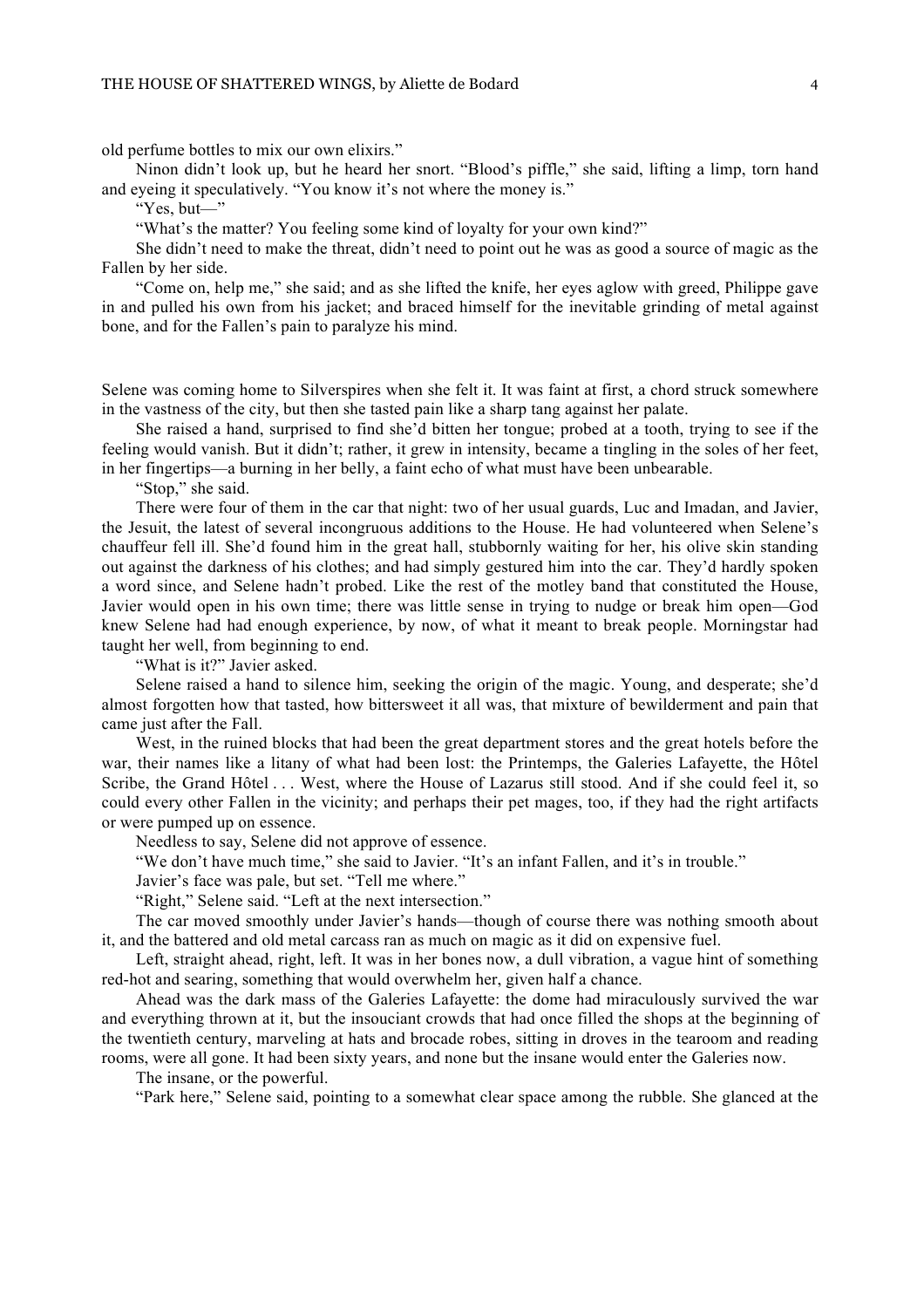shadows; there were people there, the lost and the Houseless, but they wouldn't move unless Selene showed weakness of some kind. Which wouldn't happen. She was old enough by now to know the rules of the city, and not foolish enough to leave her car unprotected. Anyone who attempted to open it after they were gone would get a nasty shock as a warning, and incineration if they persisted.

"Here?" Javier asked, slowing.

"Yes. Come on, there isn't much time." She could feel the pain and the fear, the way they were building up, faster and harder than they should have.

Which meant only one thing.

Someone was trying to hurt the Fallen. In her city, within her reach.

She didn't think. Without pausing to check if Javier was following, she strode under the dome and onto the vast stairs, vaguely feeling rubble shift and crumble under her feet. The pain and the need were within her, rising—a sharp, short stab followed by agony that would have doubled her over in pain, but her wards took the brunt of it, leaving only anger, only fear. . . .

Magic was building within her—drawn from the House, from the city and its river blackened by ashes, from the devastated countryside that surrounded them all beyond the wastelands of the Periphérique, layer after layer of gossamer-thin spells, not as powerful as they had once been. But she was old and canny, and forged into a weapon by her master, Morningstar, and what she'd lost in power she more than amply made up in skill. The pain in her mind receded, to be replaced by white-hot anger; so that, by the time she reached the third floor and saw, among its shattered counters, the two people crouching in the unbearable radiance of a newly manifested Fallen, her thoughts were as clear and as sharp as glass blades.

"You will stop," she said in the silence.

They looked up, both of them: a girl no older than fifteen or sixteen, her face coated with grime, her malnourished frame making her seem even younger; and a boy of perhaps twenty, dark-skinned, narrow-eyed—an Annamite, by the looks of him—and then she saw the blood splayed on their hands and on their clothes; and the blades they'd been using to saw two fingers loose from the Fallen's shattered hand.

That was the fear she had felt—waking up, fuzzy and disorientated after the Fall, still struggling to adjust to a bewildering world; and finding only pain and the slow, excruciating sawing of a knife against her hand. . . .

"You will stop," Selene said again, coldly. "Now."

The girl laughed. Her lips were stained with blood and her high-pitched voice was all too familiar, the voice of someone drunk on strange and unaccustomed power. "Or what? You'll make me? I don't think you can. You're old and scarred and the magic doesn't sing to you anymore."

"Ninon—" the boy said—no, not a boy. Selene had been mistaken; he must have been older, twenty-five or thirty. He was breathing heavily, his pupils dilated; but apart from the blood, nothing about him indicated he'd consumed the flesh of the Fallen. Or perhaps he was merely more experienced. Either way, she was the real danger: the leader, the hothead.

Selene threw a thread of magic, intending to pick up the girl and fling her aside from the prone Fallen—but Ninon laughed, and the power buried itself among the shards of glass from perfume bottles.

"Told you," she said. "My turn."

What she sent snaking toward Selene was brutal, undiluted, with the potency of a wildfire, its heat as scorching as the naked sun—and somewhere in its heart was the pain and hurt and betrayal of being cast out from the City, as raw as open wounds. Selene had to take a step back while she wove and rewove furiously, knitting her wards so that the magic, instead of shattering them, was guided until it buried itself into the floors of the Galeries.

Fallen blood. Fallen magic. Stolen magic, hacked away in a rush of pain, the same pain that was now at the back of her mind like a coiled snake.

That upstart girl would never steal again.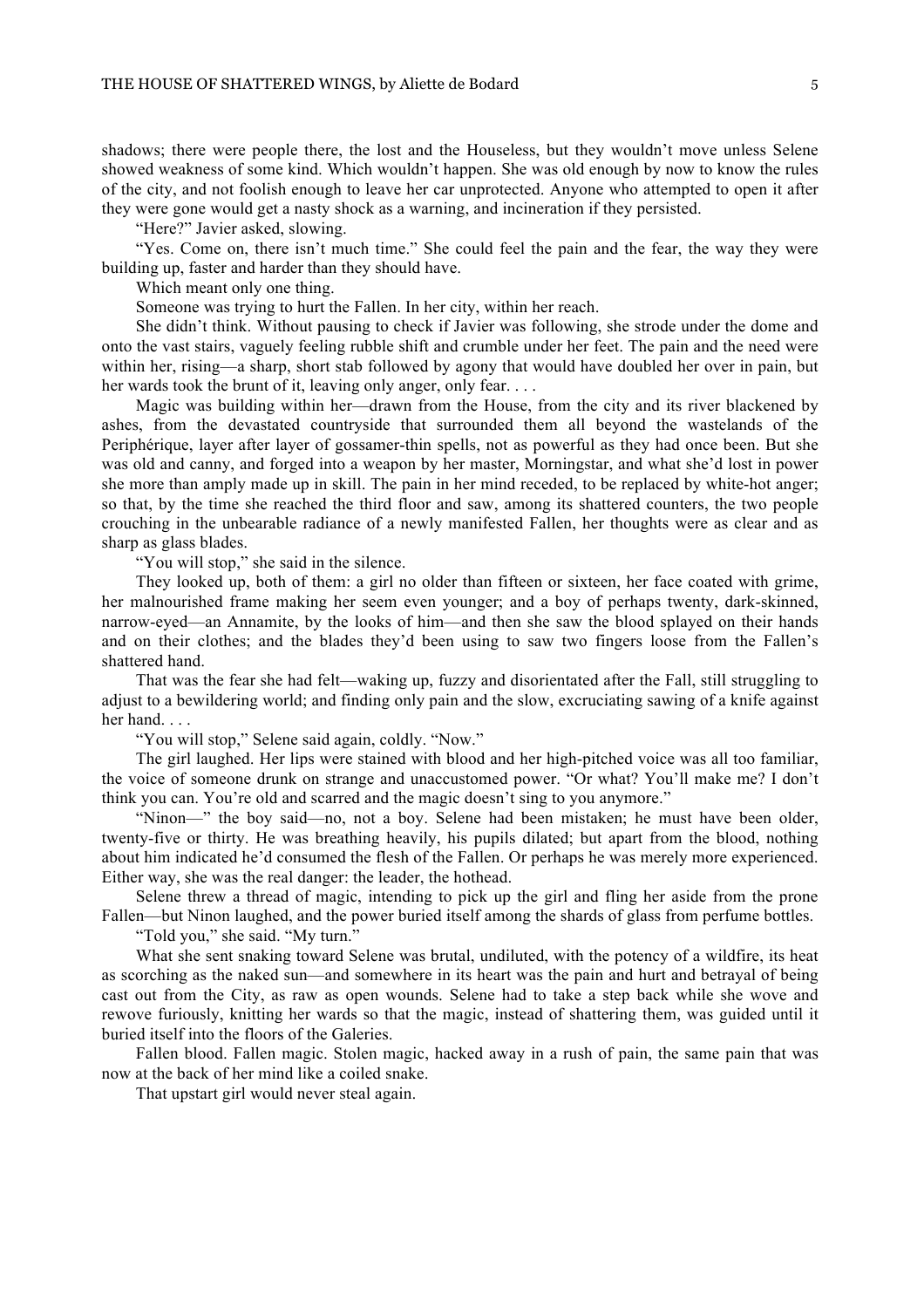The young man was tugging at Ninon's sleeve now, his face twisted in panic, though Selene could still hear his exhausted panting. "Please. You can't go up against her. Not for long. She's *House*, Ninon<sup>"</sup>

Ninon turned and threw him a withering glance, opening her mouth for some scathing retort. Selene didn't wait. She gathered all that she could, pulling in from the ghosts of the Grands Magasins, from Silverspires and the throne where Morningstar had once sat, from the mirrors and water basins where witches strove to recreate glimpses of the City—and sent it, not toward Ninon, but toward the floor. It left her hands, a barely distinguishable tremor, a pinpoint that became a raised line, and then a rift across the faded ceramics tiles that would tear the girl apart.

She had no pity. Not tonight, and certainly not for people who fought for the right to dismember Fallen as if they were cattle.

Too late, Ninon saw it. She turned away from the young man and, raising her hands, tried to absorb the magic as Selene had done. But she was untrained; and the light of the magic left her face, the little flesh and blood she'd consumed burning like wastepaper in a hearth—her face twisted as she realized that she didn't have power anymore, that she didn't have time to find more, that it was going to hit whatever she did. . . .

"Get out!" Ninon screamed to the young man, in the split second before the rift was upon her.

There was no time left. None at all, and the young man was still there by her side as the rift hit, and the light flared so brightly that even Selene had to avert her eyes. She braced herself for the impact, for the wet sound of bodies twisted past endurance, for the gouts of blood to join the Fallen's on the floor.

Instead . . .

It was like nothing she'd ever felt: a stillness, a quiet like the eye in a storm, a slow, delicate weaving that drew, not on the ghosts, not on the City, but on something else entirely. The rift stopped, inches from the young man, who stood with his hands open and sweat glistening on his face, his hair raised on his scalp. For a moment—a brief, sharp moment that etched itself indelibly in Selene's mind he seemed to hold the weight of her spell in his hands, the whole of her fury and her anger—and then he opened his hands and it was gone, harmlessly snuffed out.

A witch, here? Why hadn't he—?

She had little time for introspection. Time seemed to resume its normal flow; the young man crumpled like a puppet with cut strings, lying bathed in the Fallen's radiance. The girl, Ninon, stood for a moment, looking at him, looking at Selene; and then she spun on her heels and ran.

Selene made no movement to stop her. Ninon was hardly worth the trouble, and in any case it was all she could do to stand.

"You're a fool," Javier said gruffly, coming up behind her.

"You felt it?"

Javier shook his head as he moved to survey the wreckage. "Credit me with a little perception. You can't draw on this much power and hope it'll suffice to end fights. You usually don't get a second chance of casting that kind of spell."

"With amateurs, it usually suffices," Selene said absentmindedly. She looked at the young man again. There was nothing special about him, no tremor of recognition racing up her arms. He was clearly no Fallen. But no witch—even high on angel essence, even with the most powerful artifacts of a House at her disposal—should have been able to do anything like this.

Her gaze moved, at last, to the Fallen. A young girl, black-haired, olive-skinned, sharp-featured, looking for all the world as if she'd just come from Marseilles or Montpellier. In the brief interval, her innate magic had had time to start healing the worst of her broken bones, though neither her wings nor the two fingers she'd lost would ever regrow. There were rules and boundaries set on the Fallen: the bitter cage of their existence on Earth that they all learned to live in.

"I heard from Madeleine," Javier said. "She's on her way with a couple helpers. Should be there in a couple minutes."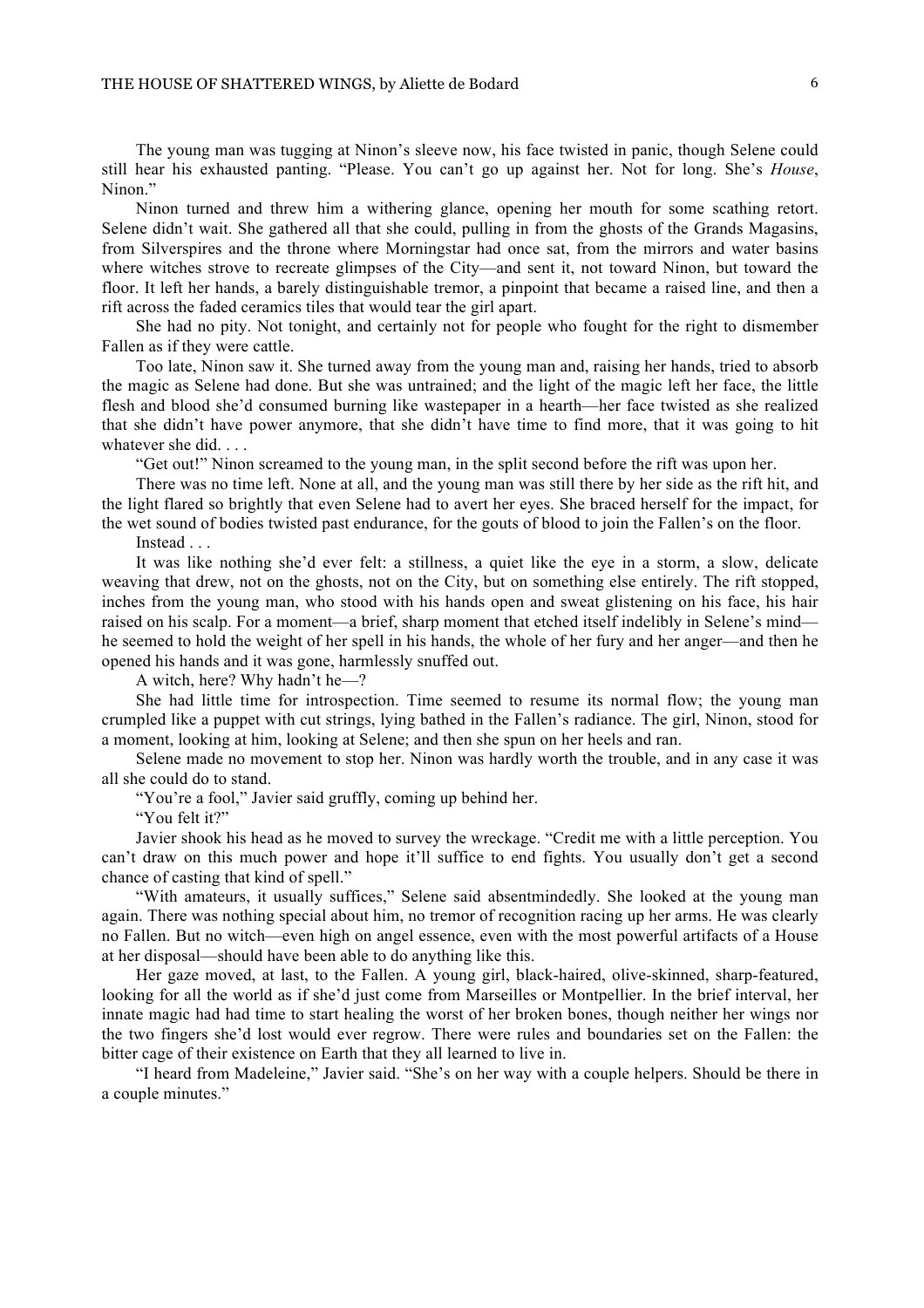"Good," Selene said. "Go and prepare the car, will you?" She looked again at the young man, at the foreign features of his face. Annamites were a familiar sight in the city: they were citizens of France, after all, albeit, like all colonial subjects, second-rate ones. Emmanuelle, Selene's lover, manifested as African; but Emmanuelle was a Fallen who had never left Paris in her life. Whatever the young man was, he was not and had never been a Fallen.

"As you wish," Javier said. "I'll send you the helpers to pick her up."

Selene shook her head. "Not just her. We'll have two passengers this time, Javier."

She didn't know what the young man was, but she most definitely intended to find out.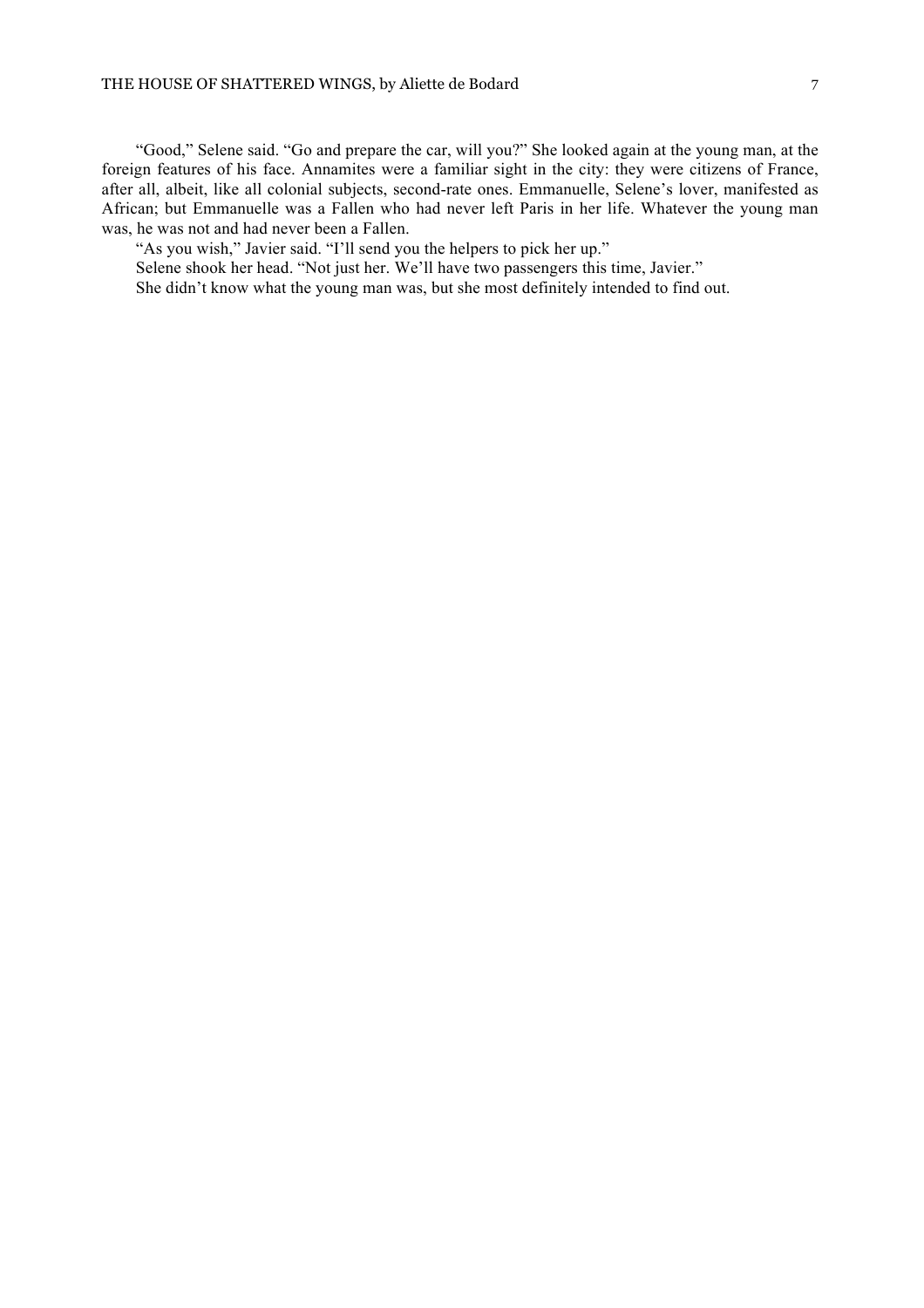#### **Chapter Two**

## Essence of Loss

Madeleine d'Aubin, alchemist of House Silverspires, had seen more than her share of prone bodies brought in at the dead of the night: she slept little these days, in any case, spending her nights in her laboratory, remembering the past and what it had cost her.

She arrived in one of the largest rooms of the admissions wings of Hôtel-Dieu, the House's hospital: row after row of metal beds, all unoccupied save two. Two doctors in white blouses hovered by the new arrivals' side, and her assistant, Oris, was waiting for her, leaning against the wall and trying to appear casual; though his face was sallow in the dim light.

She nodded at Oris and went to his side, pulling a chair so she could sit. Madeleine dropped her heavy shoulder bag onto the floor, and settled down to wait in silence.

The room was dusty and the air dry, and her wasted lungs wouldn't take it: a cough welled up. She desperately tried to quench the trickle that was going to become a cough, but it was never enough. The bout that followed racked her from head to toe—she was going to choke to death, never finding fresh, wholesome air again.

At last she sat back, wrung out, enjoying the sweetness of uninterrupted breath. One of the doctors—Aragon, surely—was looking straight at her with disapproval. Madeleine waved a hand, letting him know it was nothing. She'd lied about it; told him it was too much breathing the Paris air, of the areas around the blackened flow of the Seine—he'd seen so many combatants with the same problems that he'd been all too ready to believe her. She was not proud, but she was safe. The last thing that'd occur to him, prim and proper as he was, would be to question her; to realize how wasted her lungs were, and the true cause of such extensive and fast-progressing damage.

At length, the doctors peeled away from the beds, and one of them removed his mask. Madeleine found herself staring at Aragon's sharp features. The Fallen doctor looked, like Oris, on the verge of exhaustion, his skin pale and beaded with sweat, his graying hair slick against his temples.

"Shouldn't you be asleep?" Madeleine asked, after the brief pleasantries were over. Unlike her, Aragon was paid for his work, not a dependent of the House, or bound in Selene's service.

Aragon shook his head. His colleague had left the room already, no doubt heading for the comfort of his own bed. "For something like this? You know she wouldn't let me sleep." He shook his head, amused. "In any case"—he spread his hands—"I don't have much to say. Both healthy, neither carrying horrible contagious diseases or hair-trigger spells. You can collect your toll from them." There was something—some hint of anger in his poised demeanor?—some feeling she couldn't quite place. But she knew enough not to ask him; he would just shake his head with infuriating politeness and assure her that nothing was wrong.

"I see," Madeleine said. "Thank you."

Aragon made his way toward the door. He paused as he crossed the threshold, looking back at the bodies on the bed, as if he were about to say something more, but then shook his head and moved on.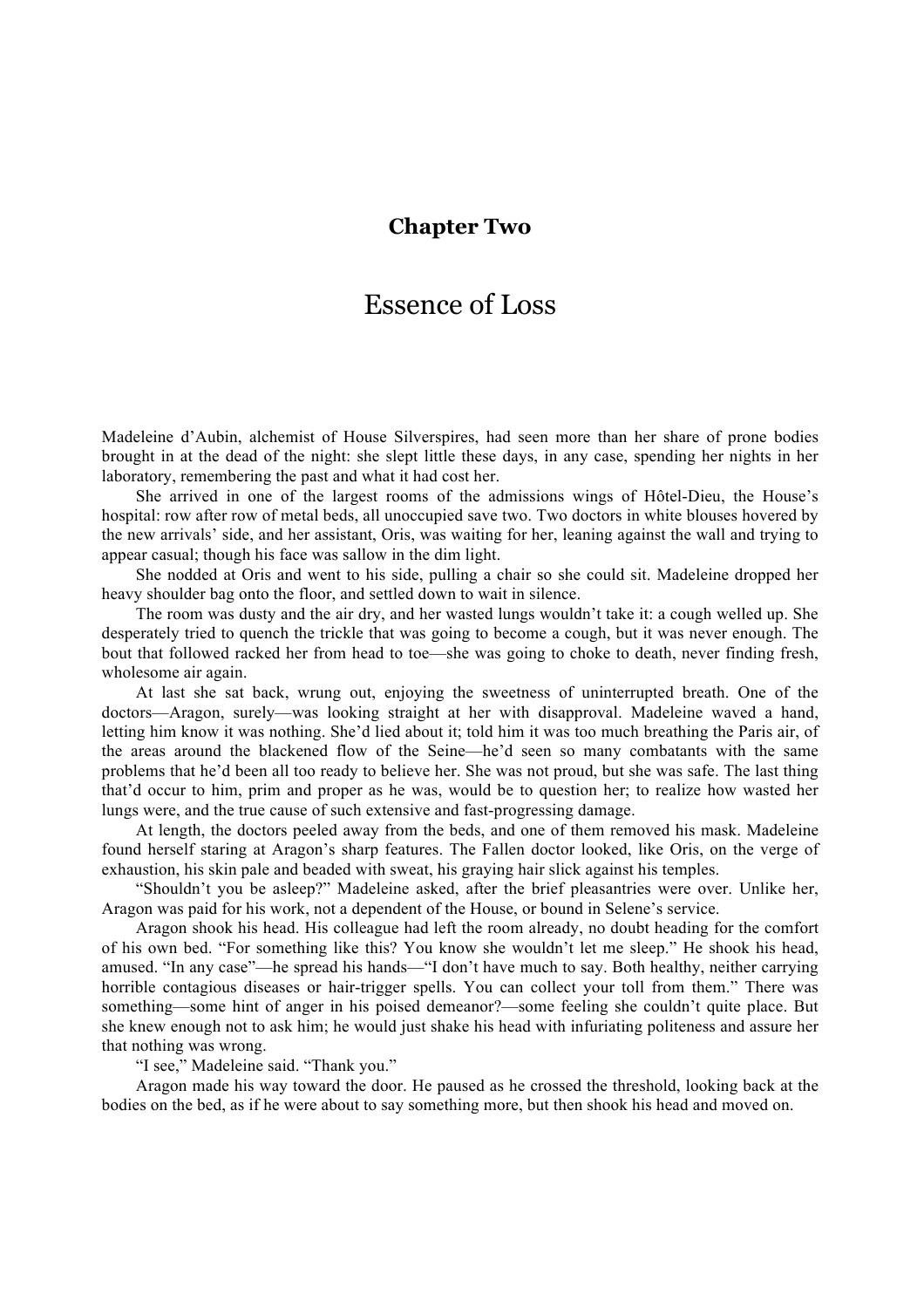Now it was just her and Oris. Madeleine glanced at the beds: a girl shining with the residual light of newborn Fallen, and . . .

"Who's the young man?" she asked. He didn't look Fallen, but why would Selene ask her to take care of a human? There was no entry toll for humans, or at least none that an alchemist could collect.

"I don't know," Oris said. "But Lady Selene was quite clear that you had to take care of both of them."

"We," Madeleine said, absentmindedly. "You're an alchemist as well, you know." She still held hopes that, one day, Oris was going to outgrow his maddening shyness. For God's sake, the boy was Fallen, with enough magic to start his own House if he had to, yet he crept through life as if he didn't quite belong anywhere.

She moved to the Fallen first. At least she was used to dealing with those, though it had been many, many years since she saw one so young, just hours from her first manifestation, with the scars of her Fall still visible: the ribs that were slowly knitting themselves back together, the limbs that didn't quite seem to be at the proper angles yet, the face with its high cheekbones and features that seemed to be subtly, slowly shifting even as she looked as it. Madeleine gently turned her over. The telltale signs were there: the large V-shaped scar spread across the back, where Aragon had cleanly cut off the mangled, irretrievable wings—the scar would fade a little in time, but never completely heal—the hint of ribs below the translucent skin; and the weight, much, much lighter than a human body of the same size, with fluted bones that would take much less effort to shatter.

By the Fallen's side was a small tray, in which someone had set out three vials of blood that shone with the characteristic rippling, soft light; and two severed fingers, obviously hacked away by someone who hadn't the time for finesse.

"Lady Selene wasn't the first on the scene," Oris said, apologetically. "I've taken the liberty of setting the blood aside; I don't know what you want done with the fingers."

The same thing they always did with any detached body parts. Madeleine sighed, but made no comment. "Will you see to the young man, please?"

She had no illusions; she'd be required to point out precisely what needed to be done to Oris in a moment or two, but at least it got him out of the way. Madeleine went back to her shoulder bag and withdrew her equipment: a handful of treated mirrors, a set of sterilized scalpels, a series of containers with primed preservation spells, and one last thing: a small black box, which, at a casual glance, seemed nothing more than a woman's private vanity, a container for some small item of jewelry like a ring or a brooch. This last she hid under the mirrors, after throwing a glance to make sure Oris wasn't looking at her.

Time to perform her role, then.

She went back to the Fallen's side and set the mirrors, one by one, by the nose and mouth, waiting until the breath had misted them over—and the glass seemed to shine with reflected light. She closed them after she was done, muttering a brief incantation to seal them, ensuring that the magic would remain trapped in them without decaying. Then she trimmed, one by one, the long, clawlike nails on the fine hands, and similarly collected the trimmings in a box which she sealed. Any stray hairs she also took, and dealt with in the same fashion.

Madeleine worked almost without thinking; she'd done it for so many years it had become routine. The younger the Fallen, the more potent their magic—the closer their link to the City they had Fallen from and the grace of God. And this Fallen was an infant, hours from her manifestation in the mortal world. House Silverspires, like all Houses, knew the value of preserving some of their earliest leavings. Not everything; that would have been tantamount to what the gangs did, taking Fallen bodies apart before they grew strong enough to retaliate—though there were also rumors of spells strong enough to negate Fallen magic, and places where they were kept in cages or in chains like sheep or dairy cows. Silverspires was not one of those places, thank God.

Madeleine reached for the fingers next, and for her scalpels. She carefully scraped the flesh free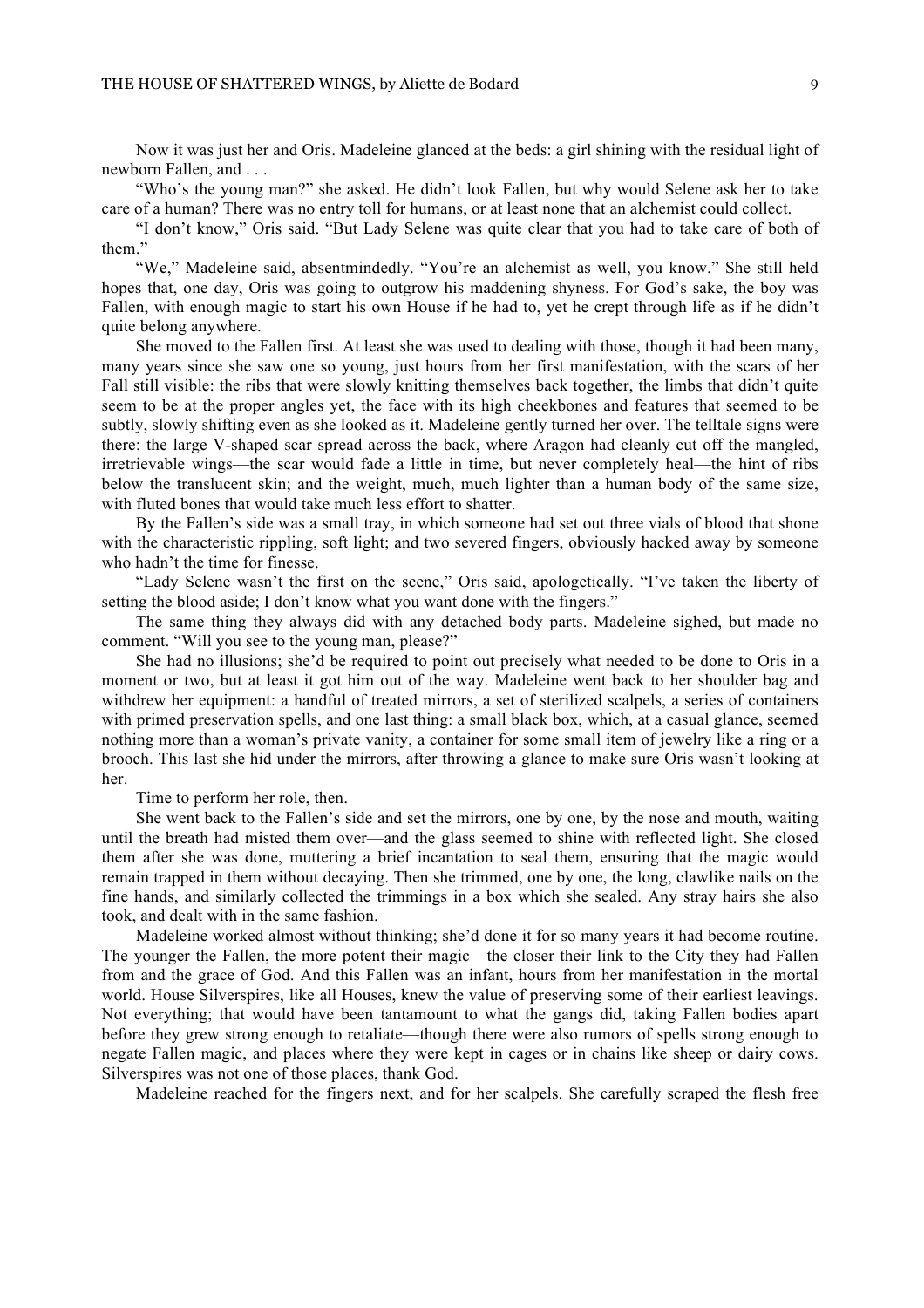from the delicate bones underneath. So far, she'd done what was expected of her: preserve magic where it could be preserved.

And, as expected of her, she sealed the flesh in one of the containers set aside for this purpose. That only left the bones.

Selene's instructions on this had been clear. Bones should be burned, nothing of them preserved. Bones could be used, with a little chemical expertise, to manufacture angel essence; and angel essence was forbidden in the House. Not because it was more refined and powerful than preserving Fallen's leavings; but because—as Madeleine knew all too well—it was highly addictive, and Selene wouldn't support junkies in Silverspires.

Bones should be burned. Always.

Madeleine's hands were shaking. She thought of the heady rush of power spreading from her lungs to her entire body, a sweet, sweet sensation that made her feel that she, too, was in the City, that she was the equal of a Fallen: what did it matter, that the stuff was eating away at her lungs? She hadn't come to Silverspires for a long life.

Madeleine threw a glance at Oris. He was still busy cleaning the young man up for her inspection, and unlikely to look up from his task.

Good.

Casually, in one practiced movement, Madeleine removed one of the bones from the tray and slipped it in the small box. There was enough there to last her a few months, if she was careful, if the need didn't come on her too often . . .

She said aloud, keeping her voice even, "I'll go and burn the bones in the incinerators."

Oris nodded. He trusted her. He shouldn't have, but he always did.

All the way to the incinerator and back, Madeleine kept expecting something to happen: some orderly jumping from one of the other deserted rooms, some nurse taking a break in the ruined cloisters, inquiring what she was doing. But nothing happened. There was only the silence of the night; and her own conscience.

Ah well. She'd never had much of one in the first place. Silverspires wasn't her refuge; it was the place where she would die, and she'd known as much since the night Morningstar carried her into the House.

If she was caught, though . . . Selene wasn't merciful. It'd be back on the streets of a city that had grown alien to her, with no easy means of sustenance—another kind of death by inches, far more unpleasant and painful than the one she'd chosen for herself.

But she wouldn't be caught. Not if she was careful, and she always was. Selene need never know what she did; Aragon would likely figure it out at some point, but she would deal with that then.

Good.

In the admissions room, Oris was fussing around the young man. He raised his gaze when she arrived. "Madeleine? May I use your mirrors?"

Madeleine nodded. She wished she could muster some anger at his lack of initiative, but she had none, too relieved he hadn't questioned her further. She turned back to her patient, and to the last thing that needed to be done.

She reached for the scalpels; and, carefully picking one out from the row of blades, made a small nick in the palm of the Fallen's left hand, where the heart line would have been. Blood leaked out, red and lazy, sinking into the beaten earth of Silverspires. She braced herself for saying the binding words; but before her mouth could curve around them, the young man sat bolt upright in bed, clutching at his own left hand. "No," he said. "Don't—I may not be bound to the earth of this land, of any land—"

Oris, in shock, had taken a step backward, leaving Madeleine to say aloud, "What do you mean?"

The young man's narrow eyes turned toward her, though it was clear he wasn't seeing anything in this world. "I know what you want to do, *alchemist*," he said, and there was a touch of malice in his voice. "Bound to the earth, bound to the House. Do you truly think you can have this one?"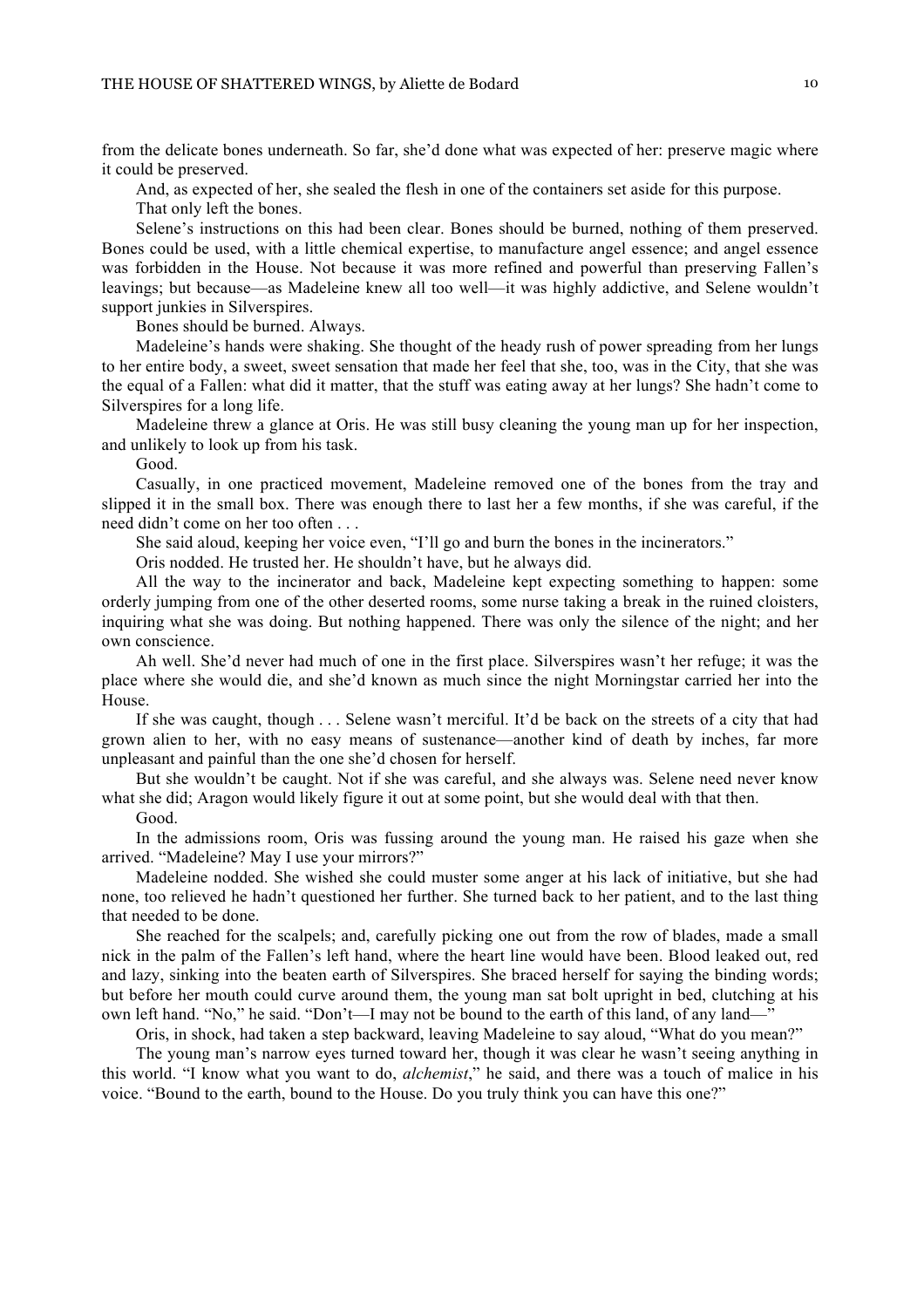"This one?" Madeleine said. "The young man, or the girl?" Either term, of course, was relative, since Fallen didn't really have gender; or much that was human about them.

But the young man had fallen back on the bed, unconscious. "Don't move," Madeleine said to Oris. Someone had to keep a level head, and it would definitely not be her assistant.

She spoke the words of binding over the girl first, finishing what she had started. Blood and magic and earth, the oldest things, as the young man had said: a spell-oath to bind her to the House, to its welfare, though how had he known, and who was speaking through him? "By this, I bid you welcome into Silverspires; I give the House leave—"

She never got to the end. As she spoke each word, the resistance in the air grew, an expanding weight that pressed against her throat; and when she reached "leave" it was all she could do to force syllables between clenched teeth. There was . . . something vast, something infinitely larger than either of them—larger than the House, larger than the City—and it was somehow tied to those two, to either or both of them. She broke off then. "Oris, can you do the binding for me?"

She'd hoped that, since Oris was Fallen, he would have more power to draw on; but as he stumbled his way through the binding, he, too, met the same obstacle. She rose, and touched the young man's hands; they were wet and clammy to the touch, and his complexion was paler than it should have been, for all that he was Annamite. "You're doing this," she said aloud. "Aren't you?"

"Doing what?"

Madeleine whirled around, her heart hammering against her chest. Selene stood behind her.

The mistress of House Silverspires wore practical, no-nonsense clothing—even though the fashion she favored was that of fifty, sixty years ago, before the war, at the height of the Belle Epoque: a black swallow-tailed coat over black trousers, a white bow tie, and a simple sash of indigo crossing the white shirt. She had no hat, and her short, masculine bob of auburn hair shone in the light. Behind her was a crowd: Father Javier, the archivist, Raoul, Dr. Lesbros and two orderlies, and a dozen other people who worked in the kitchens and in the libraries and in the classrooms of the House: a sea of gazes unerringly trained on Madeleine.

Selene's gray eyes were mildly curious, but as always with her, Madeleine was . . . awkward, gangly. Selene might not have been the oldest Fallen in the city, but her master, Morningstar, had been, before he had vanished; and as his favorite student she had picked up many of his mannerisms and sharpened them until it seemed nothing of Morningstar's occasional, amused mercy remained.

Madeleine swallowed, feeling embarrassed and ill at ease. "It's . . . not working well," she said.

Selene received the new arrivals for a private audience, as had always been the custom of the House: alone in her office, with her bodyguards standing at attention outside the room. She received them both at the same time—not what custom dictated—because, as Madeleine d'Aubin's report had made clear, they would not be so easily parted.

The young man, Philippe, was stiff and prim. Madeleine's exam had confirmed he was no Fallen, that he bore no scars on his back, nor possessed any characteristics that could be of use. His breath, sealed in Madeleine's containers, had no magical properties; to all intents and purposes, he was what he appeared to be: a young man adrift in Paris joining a gang as his only way to survive.

His behavior, though, was nothing like a young man's; but spoke of customs and manners from another culture, from another age. "Lady Selene," he said. "I understand we both owe you our lives." His face was calm, expressionless, nothing of anger or of shame in it. What was he, truly? Like nothing she had ever seen or heard of—and there was potential in that. Morningstar might have considered him a threat, but she wasn't Morningstar; and, especially, she didn't have the magic he had used to effortlessly keep the House safe.

"You are here because I was curious. Don't mistake it for mercy on my part. I know exactly what you were doing." Blood and flesh and severed fingers; no better than the gang thugs in the streets, a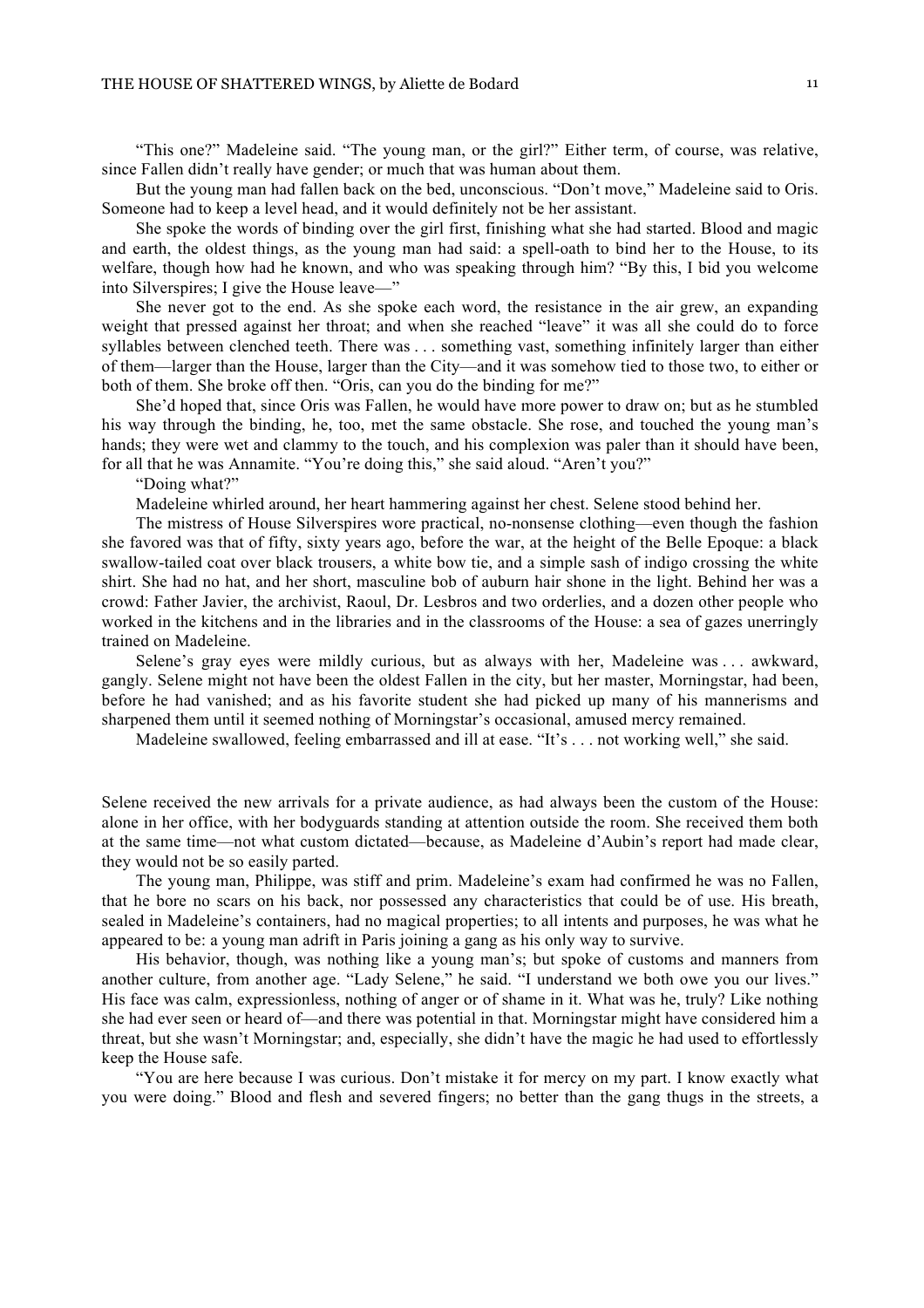handsome face covering the mind of a savage.

Philippe gazed back at her, quite unfazed. "So, if not mercy . . . what can I expect of you?"

A sharp eye on him, for a start. An education, if it was not too late to bring him back to decency; to unravel who and what he was, and how he had come to be in Paris. And ultimately, how he could be of use to the House, to guard it against its rivals and make it flourish in the lean, famished times after the war. "From this House? A chance to mend your ways, I should say."

Something was in his eyes: amusement, anger? He was oddly hard to read, closed off like no human or Fallen she'd ever met. "And why should I take up this offer?"

What pointless arrogance. "I think you misunderstand," Selene said, and let a fraction of power brush against him; a cold touch to remind him of who he was facing. "You don't have a choice. But if you did have one, I would point out that living in a House is much better than scavenging in the streets."

"Being fed and fattened while you seek to untangle my deepest secrets?"

"You could always save me time and tell me what you are," Selene said.

He shook his head. "As you said, your curiosity is all that's keeping me alive at the moment, and I'm not foolish enough to sate it."

She wanted to open him like a nut: here, in her House, at the center of her power, she could burst through his thoughts, drain every drop of blood from his body if she had to. Except, of course, that he was probably more than capable of defending himself against her. With difficulty, she controlled herself. What was it about the young man that made it so hard to keep her temper in check? "Have it your way, then. I'll certainly have mine in the end."

"Perhaps." Philippe's voice was shaking, and this time the anger was unmistakable. "So I am to be your prisoner?"

Selene had little use for his anger; and no pity for the riffraff of the streets. "For what you did—for the fingers you severed from her—the punishment would be death. You should count yourself lucky."

Philippe's lips quirked in what might have been amusement; but then his gaze turned to the young Fallen by his side; and much to Selene's surprise he said, gravely, "I'm sorry. I didn't intend things to turn out this way, but that doesn't excuse me."

It didn't, Selene wanted to say; but she wasn't the one with the grievance. The young Fallen gazed back at Philippe levelly, her hands in her lap, the left hand with its two missing fingers quite visible in the sunlight. She said nothing, until at length Philippe lowered his gaze, and fell silent.

Good. She might be innocent, but she was not altogether defenseless.

Selene said, a fraction calmer now, "I have set a spell on you that will prevent you from ... wandering too far away from the House. I'd advise you not to tinker with it, or you'll regret it."

He looked as though he might laugh, then; and then shook his head, casting a glance in the Fallen's direction. "Security and a bed; and a golden cage. I guess it will have to do, for the moment."

She was no fool. Of course he would not submit, and would attempt to escape the moment her back was turned. But it was the best she could do. Her spell had taken long to set in: as with the binding to the House, it was as if something within him was resisting the very notion of magic. But with luck, she'd hold him long enough.

"Wait outside, will you?" she asked; and watched him leave, casual and at ease. One certainly wouldn't think he was the prisoner here, and she the jailer.

She turned to the young Fallen, who stood, watching her warily, and said, in a much kinder voice, "None of this applies to you."

"Then why am I here?" The young Fallen was quite recovered now, the unearthly light of her first hours gone. She appeared almost human, almost whole, except for the two fingers missing on her left hand. Her face in repose would never be called beautiful, but an innocence hung about her, a guilelessness that made Selene's heart ache. She had been like this once, but such things never lasted for long; not in Paris.

"Because you're one of us," Selene said; and before the Fallen could voice a question, she added,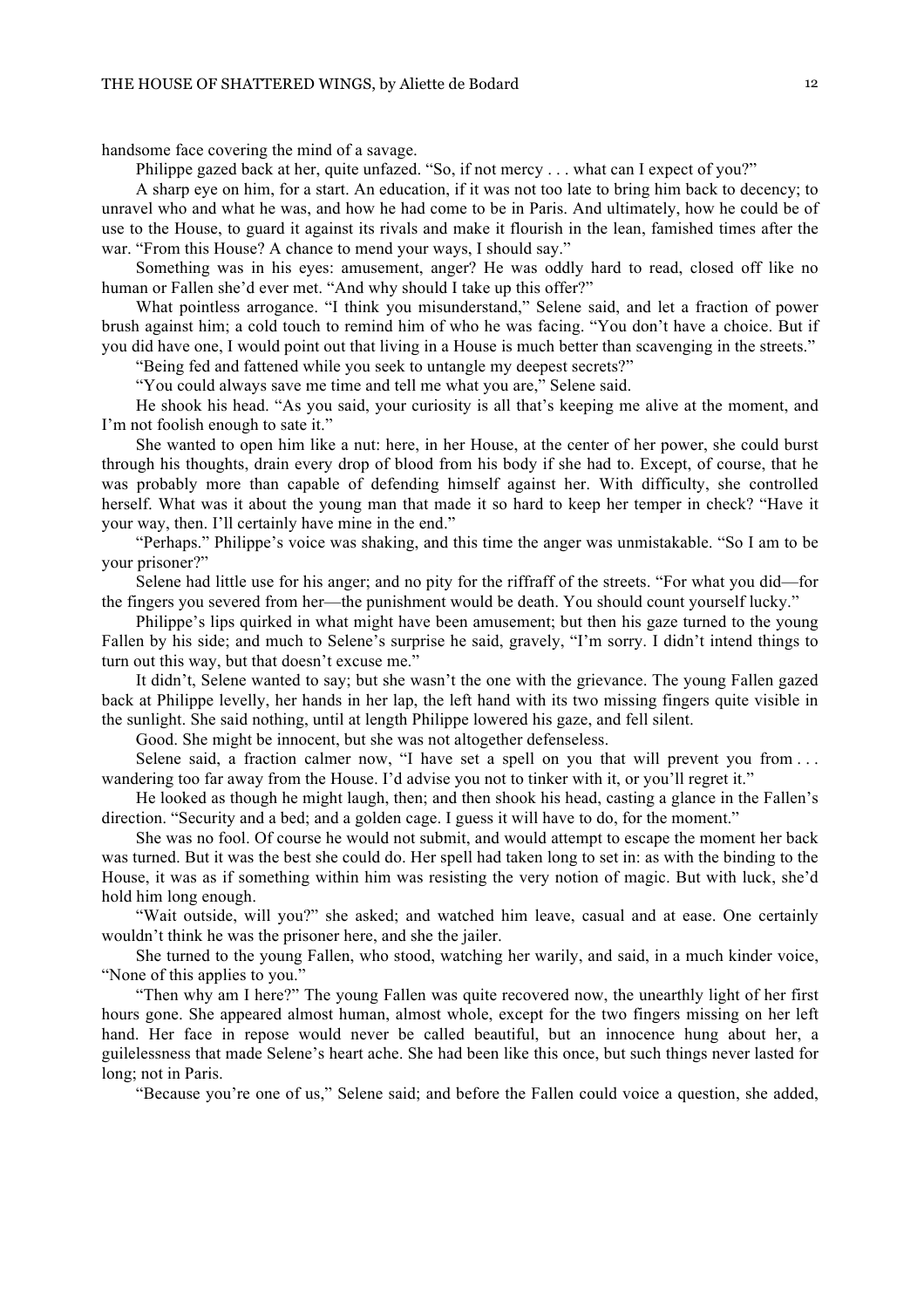"What do you remember?"

The Fallen's face shifted then, became for a moment wreathed with soft light. "The City," she whispered, and looked up into Selene's eyes. "You remember, too."

It was not a question. "Not as much as I once did," Selene said. All she had were grainy, fuzzy images like old photographs; faces and voices that all seemed to merge together. "You have to be young to remember."

Young, and innocent, and brimming with raw power. She envied that child, in that moment; who did not yet know bitterness, or how much the abandonment of God lay heavy on one's shoulders.

What had her sin been, the one that had cast her out of the City? She'd wondered over the years at what could be so grave that a God of forgiveness and love would condemn them all to this slow, agonizing path on Earth, with the wound of His absence lancing like salted knives—and known, in the darkness of her own room, that there would never be any answer.

"I Fell," the girl said. And, bringing both hands up to stare at them: "I don't remember why."

"We never do," Selene said, which wasn't quite true. Morningstar had remembered; but Morningstar had been the first to Fall, the ringleader of the revolt in Heaven. "You'll find out much of what you need to know over the coming months. We all do. You'll—" She took a deep breath. "You'll have to work out your own answers to what it means, to be Fallen. We have a priest here, Father Javier, if you think religion would help. And a library where you can find histories and books." Emmanuelle would be glad to take her in hand, to show her everything that she needed to see. "As for me . . . there are three things I can give you, if you will have them. The first is help to come into your powers. The second is the protection of this House. Paris, as you will have gathered, is a dangerous place to be."

The girl swallowed. "Madeleine told me . . . that I didn't have that protection."

"Not all of it," Selene said, mildly. If the binding had taken, any attempt to put her in danger would have sent alarms rippling through the House; would have been as loud as a clarion call to anyone bound to Silverspires; but it hadn't happened. Which meant they would need to keep an eye on her. "Be careful, will you? And we'll find out why." At least, she dearly hoped so, because she'd lose patience with Philippe very soon; and she doubted anyone in the House, save perhaps Aragon, had the forbearance to deal with him.

"You said three things," the girl said, her large eyes on Selene's face. "What's the third one?"

Selene rose, feeling the weight of the earth against her bones: that odd, awful sensation that everything should have been lighter, easier on her. *"Angels but touch the earth,"* Morningstar had said, but his smile had been bitter as he said it—he who had felt the weight of age and loss more keenly than most, who had watched so many centuries pass by, patiently gathering his kin to him—as Paris grew from a small town to the bloated capital of an empire; and from this arrogant, conceited city to the devastated wreck huddled around the dark waters of the Seine. At least he'd disappeared before he could see how far the damage ran; how far the House he'd founded had tumbled.

Though, damn him, she still missed him: she'd wake up in the morning and remember that the House was hers, that he was not there to offer biting comments or advice; that he had walked out of the House twenty years ago and never come back. They'd searched for him, of course—turned the House upside down, gone into every nook and cranny, and never found anything, a body or a hint of where he might have gone—Selene didn't even know if he was still alive or not, or if he was truly lost, truly beyond any meeting she might have dreamed of.

"Fallen have no parents," Selene said, extending a hand toward the girl. "And no kin, beyond those that are willing to claim us. I will give you what my mentor once gave you: a name of your own."

Morningstar had liked old-fashioned names, drawn straight from the pages of some of the obscure books he'd favored: Selene, Nightfall, Oris, Aragon; even Emmanuelle had been called Indigo before she changed her name.

Selene chose something far simpler. "Isabelle," she said. "It was the name of a queen once. Wear it well."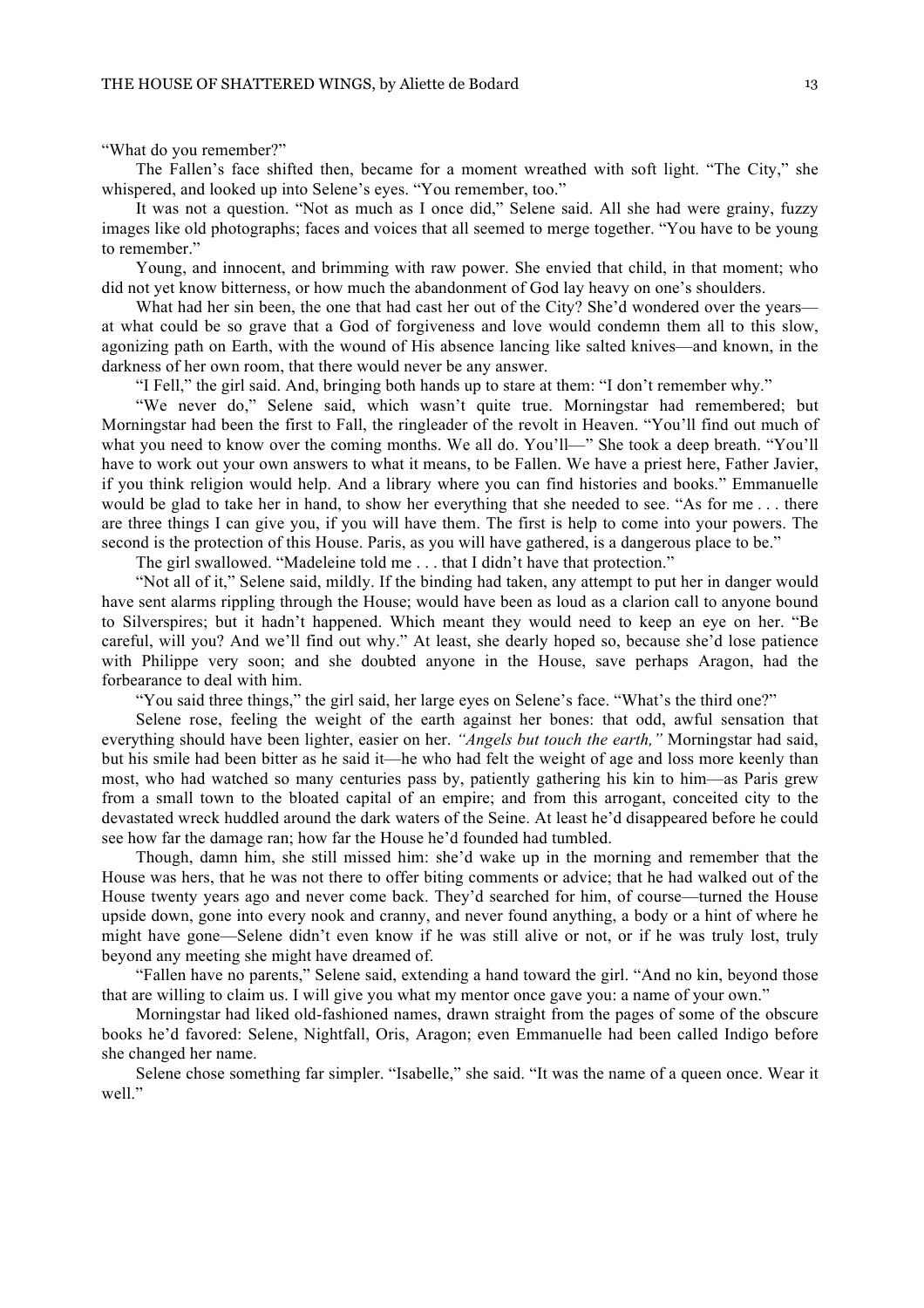"Isabelle." The young Fallen sat very still, repeating the name to herself as if testing it for suitability. Her gaze, for a moment, was disturbingly adult, as if Philippe had contaminated her. "It is a good name. Thank you."

Selene nodded. "You have the run of the House. Use it well."

She watched Isabelle leave the room. She heard voices outside, guessing that she'd be talking to Philippe. The link between those two concerned her; but if it was Isabelle's choice, what right did Selene have to interfere?

"She's strong, this one," Emmanuelle said behind her.

Selene turned, only half-surprised. Emmanuelle had thrown open the curtain that lay between her office and her private quarters, and stood wreathed in the light of the lamps. "You should rest," she said.

Emmanuelle walked into the room, and laid a hand on Selene's cheek, briefly, affectionately. "I've rested enough for a lifetime. Or several of them. Have you given thought to the young man?"

"He's no Fallen," Selene said.

"He said he was born abroad." Emmanuelle's face was thoughtful. "Who knows what this might mean? There were other creatures in Annam, and other rules of magic—before the French came over and brought the word of God to those benighted shores." Her voice was lightly ironic. Emmanuelle manifested as an African woman. Most people mistook her for a Senegalese, though they couldn't place her in a precise ethnic group.

"I don't know anything about Annam," Selene said. They had people there, of course; got the occasional shipment of silk and rubber, but she hadn't had any reason to focus her attention on the colonies. Travel after the war was slow, expensive—boats to Asia almost inexistent, and communications difficult and infrequent. Heavens, it had taken them ten years and an armed battalion to get back Calixta, and she'd only been stuck in London. Asia might have been another world entirely.

"Indochina," Emmanuelle said, distractedly. "Once called Viet Nam. Annam is just one of the five regions, but everyone calls them Annamites anyway. Not that most French can make a difference between an Annamite and a Cochinchinese. He might just be one of the witches trained by French schools, you know."

Witches, even Annamite ones, shouldn't have been able to stop her magic. Perhaps younger, more remote areas retained a vitality that old, bloated cities like Paris never could recapture. Selene sighed. Either way, she would find out more about Philippe and his magic; and how best to use him for the good of the House.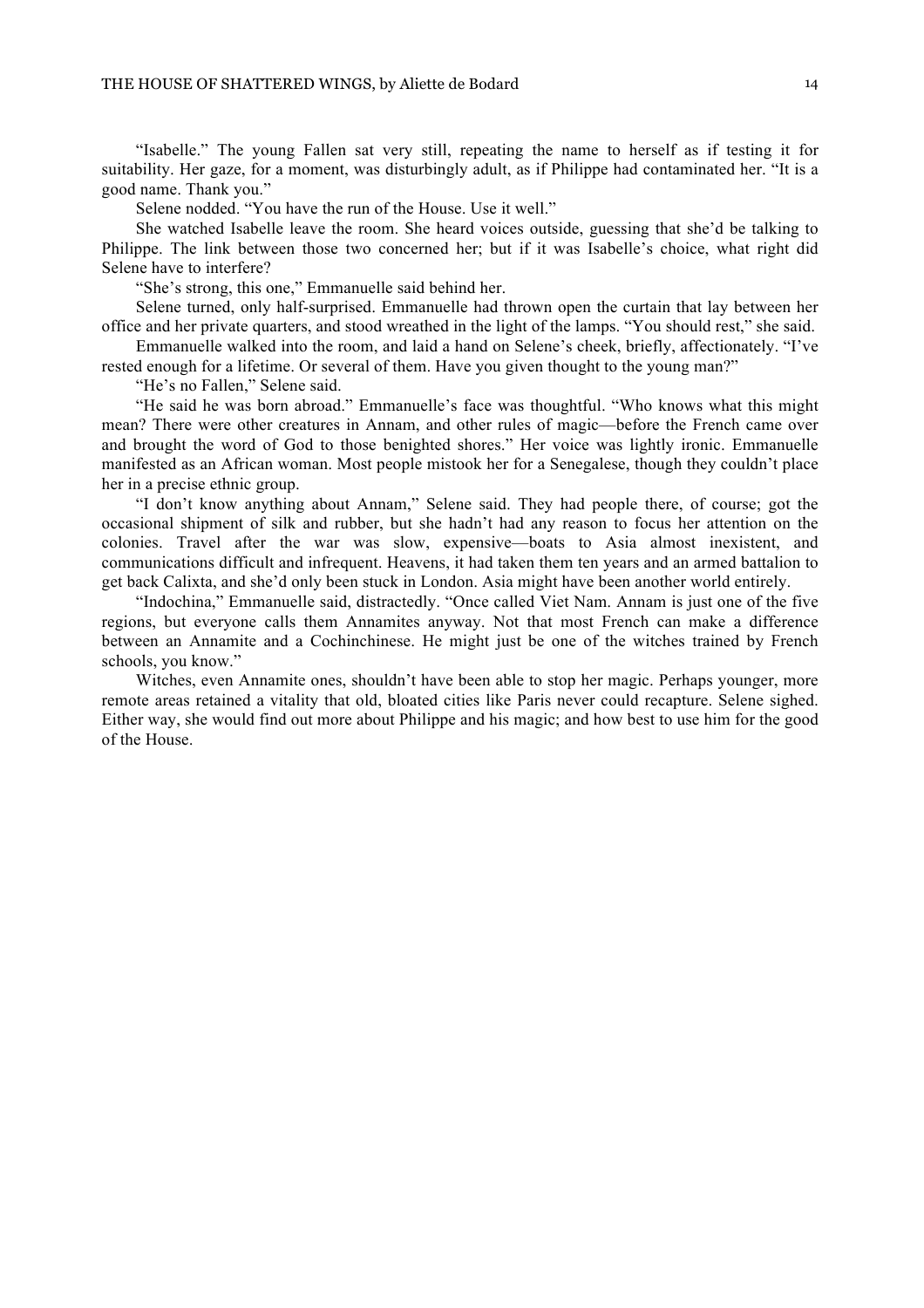### **Chapter Three**

### Buried Darkness

It was a hard spell to untangle.

Back in his rooms, Philippe had sought traces of what Selene had done to him. He found, without too much trouble—Fallen magic was never subtle or hidden, especially not House magic—the magic that Selene had woven.

It stretched around his neck, an invisible collar that trailed around his entire body before earthing itself into the floor of the House—a tangled labyrinth of ten thousand threads, each of which burned like living fire when he tried to touch them. When at long last he managed to get hold of one of them, heedless of the pain it caused him, it was only to discover that it went straight into the heart of the tangle, where he lost it.

He tried severing the threads closer to the ground, to burn them with the little fire in the House, to dry them out with metal. Each time, he felt the pain of his own spell reflected back at him; until, shaking, he had to stop and suck in burning breaths, waiting for the agony to pass him by; and the threads merely reformed, seconds after he had burned them.

Demons take Selene, she was thorough, and powerful. But then again, what had he expected of a Fallen; of one of the ruling elite of the city?

He lay on the bed, shaking, and stared at the ceiling until the wooden carvings seemed to dissolve into blurry water. He might not escape this time. He was her prisoner until her goodwill ran out; her victim after that. She had made it clear she would kill him, for what he'd done in the Galeries Lafayette. It was ... frightening, a prospect for which he had no name; as if he were back in the regiment during the war, prodded and poked until he ran with the rest under mortar fire, under a hail of bullets, in the midst of spells that could drain the breath out of him.

He'd survived *that*; but it had been sheer luck, and nothing else. Heaven no longer looked upon him with favor, as he knew all too well. He was not Fallen, but he might as well be; exiled from the Imperial Court of Immortals, and unable to speak with his own kind; his kin long since dead, the only remnants of his blood descendants who worshipped at a distant altar.

He might not survive this. But did it matter? There was no way forward, no return to the Imperial Court. He was trapped in Paris, all the paths back to Annam closed to him—and now worse than this, trapped in a House as a prisoner.

Sometimes, on the edge of sleep, he would dream of when he had first ascended, and turned from mortal to Immortal. He was back in the cave where he had fasted, a thousand years ago—shivering with hunger, hanging on the knife's edge of unconsciousness as he meditated—and there was a sound like the bell toll of a pagoda resonating in his bones; and the shadow of cloud-encrusted buildings and of a vast courtyard, materializing a hand span away from him; and the Jade Emperor awaiting him on the throne, congratulating him for overcoming his banishment. . .

Such a wishful, childish dream. There was no truth in it, not a single gram. He was stuck in France, in Silverspires; and no amount of meditation would make the Imperial Court's power stretch to foreign shores.

The door opened. Philippe was on his feet, drawing on the few scattered hints of *khi* currents in the room, before he saw that it was Isabelle.

"Oh," he said. "Hello." After the interview with Selene, he'd walked away, back to the room he'd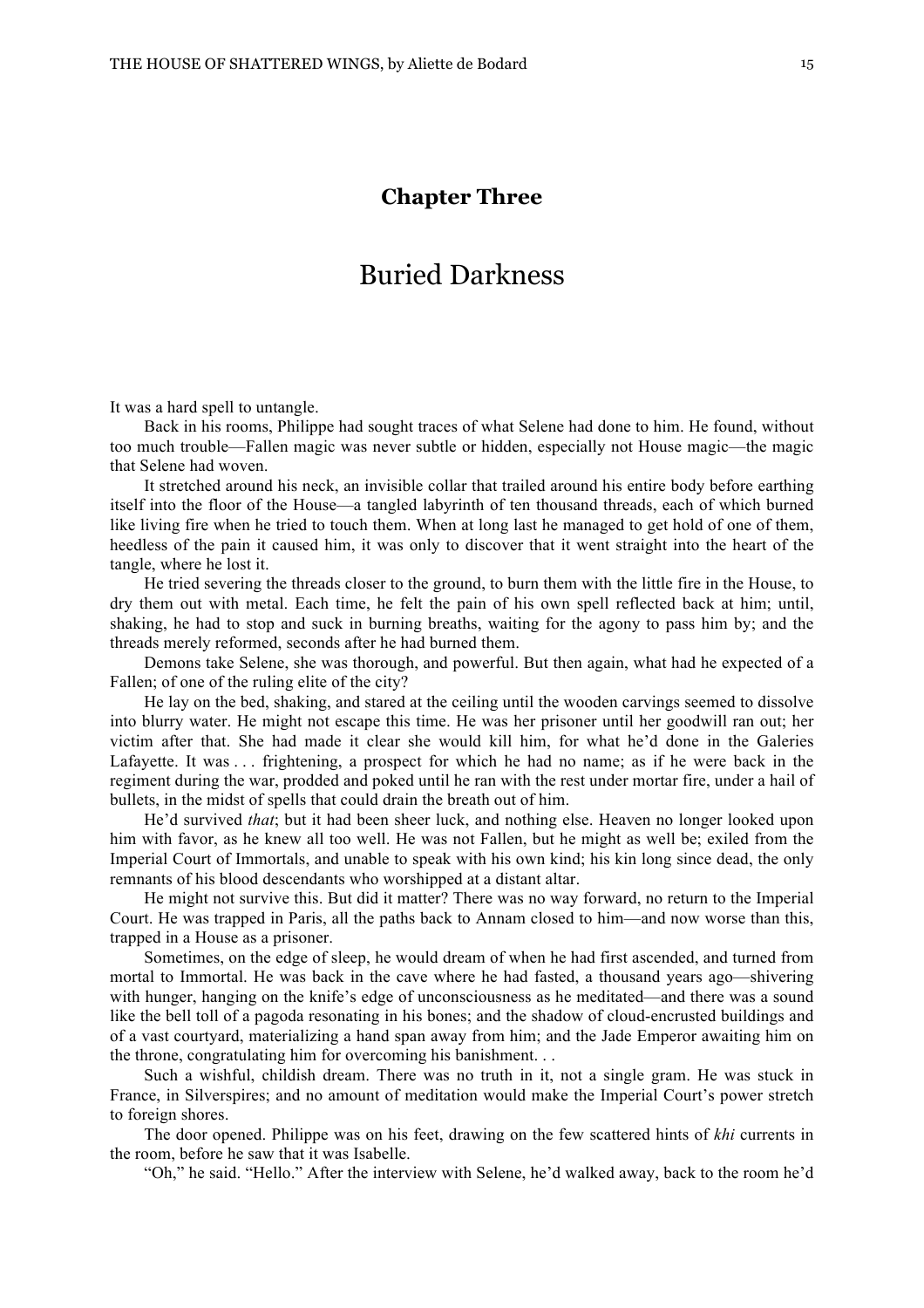been assigned. The last thing he'd wanted was to talk to her—his brief apology was all he felt like extending to her. He fully intended to stay away from Selene's prize; and he didn't want to be reminded of what he'd done to her. But it was a small room, and there was only one exit, in front of which she stood.

She looked at him for a while, speculatively. Her brown eyes were still halfway translucent, the irises dilated and washed out, as if some of the light he'd seen resided still in her. "I thought I would find you here. We need to talk."

"I'm not sure we do."

Isabelle smiled. There was something primal and innocent about the look, something that seemed to set the whole room alight—but then again, she knew the power of that smile, and she was using it. Fallen all over, that curious mixture of naïveté and guile. She raised her hand; the one that was missing the two fingers, the ones he and Ninon had cut off. Demons take him, he wasn't one to shirk away from responsibilities.

"I owe you that: apology for inflicting that wound," Philippe said. "But nothing else. Can we leave it at that?" He sat on the bed; which wasn't much, but was the farthest he could get from her.

"Do you think I can? Breath and blood and bone—" She sounded as though she was quoting an old children's rhyme "—all linked in the same circle. Can't you feel it?" To Philippe's horror, she bent her hand toward the parquet floor in a graceful gesture, letting him see the two threads of luminous magic that started from the stumps of her fingers and stretched through the air, straight toward his face—no, straight toward his mouth, which was suddenly filled with the same sweet, electrifying taste of Fallen blood, a memory from his nightmares.

"I can't do more than apologize." Philippe swallowed, trying to banish the taste in his mouth. Never get tangled with Fallen—a lesson he'd learned, over and over. Why hadn't he listened to it? "I'll apologize again, if that's what you want to hear, but it won't change anything. . . ."

"Can't you feel it?" Isabelle asked, again; and suddenly she was no longer ageless or terrifying, but merely a young, scared girl.

"The—" Philippe swallowed, trying to banish the taste of blood from his mouth. "The link? Of course I can. I'm assuming it's not a usual thing." He meant to be flippant, and regretted it when he saw her face. "I'm sorry." It seemed all he could do to her was apologize.

Plenty of people drank Fallen blood without any side effects; but then again, plenty of people weren't a former Immortal. Blood was the body's embodiment of *khi*, of the vital breath that saturated the universe—the source of long life and stability. He closed his eyes—could still feel her, a tenuous presence at the back of his mind, like a distant pain.

"I don't know what to do," Isabelle said.

"And you think I do?" Philippe shook his head, unsure of where the conversation was going. He doubted the link could be broken, and with Selene's spell on him he wasn't about to attempt experiments.

"You have more experience," she said, slowly.

"I'm no Fallen," Philippe said. "And not experienced in magic, either." He'd never made use of magic that wasn't his, or consumed the more refined magical drug of angel essence, save for that one moment of weakness—why did such a small thing always have such large consequences? But of course he understood about discipline, and how the smallest lapse could lead to the largest failures. "I can't tell you what to do."

"Selene says no one can," Isabelle said. She came into the room; and sat on the bed, by his side. He held himself rigid—trying to be polite; to not frighten her, even though everything within him screamed at him to move away as far as he could, as fast as he could. He couldn't help breathing in her smell—musty, like old books falling into dust—couldn't help feeling the raw magic in her, a temptation forever beckoning to him. No wonder mortals went mad over Fallen, one way or another; hungering for essence, for breath, or even for a simple touch. "But I'm not Selene. I need—"

"Advice?" Philippe said. It wasn't much, but he could give her that, at least. "Look, it's not a bad place, as Houses go." It was the House keeping him prisoner, but that wasn't her problem. "You have people to talk to, inside and outside it. I can't give you guidance or wisdom; I'm not qualified."

"What about company?"

Startled, he looked up at her; at the dark eyes that seemed to have no expression. "You're among your kind here."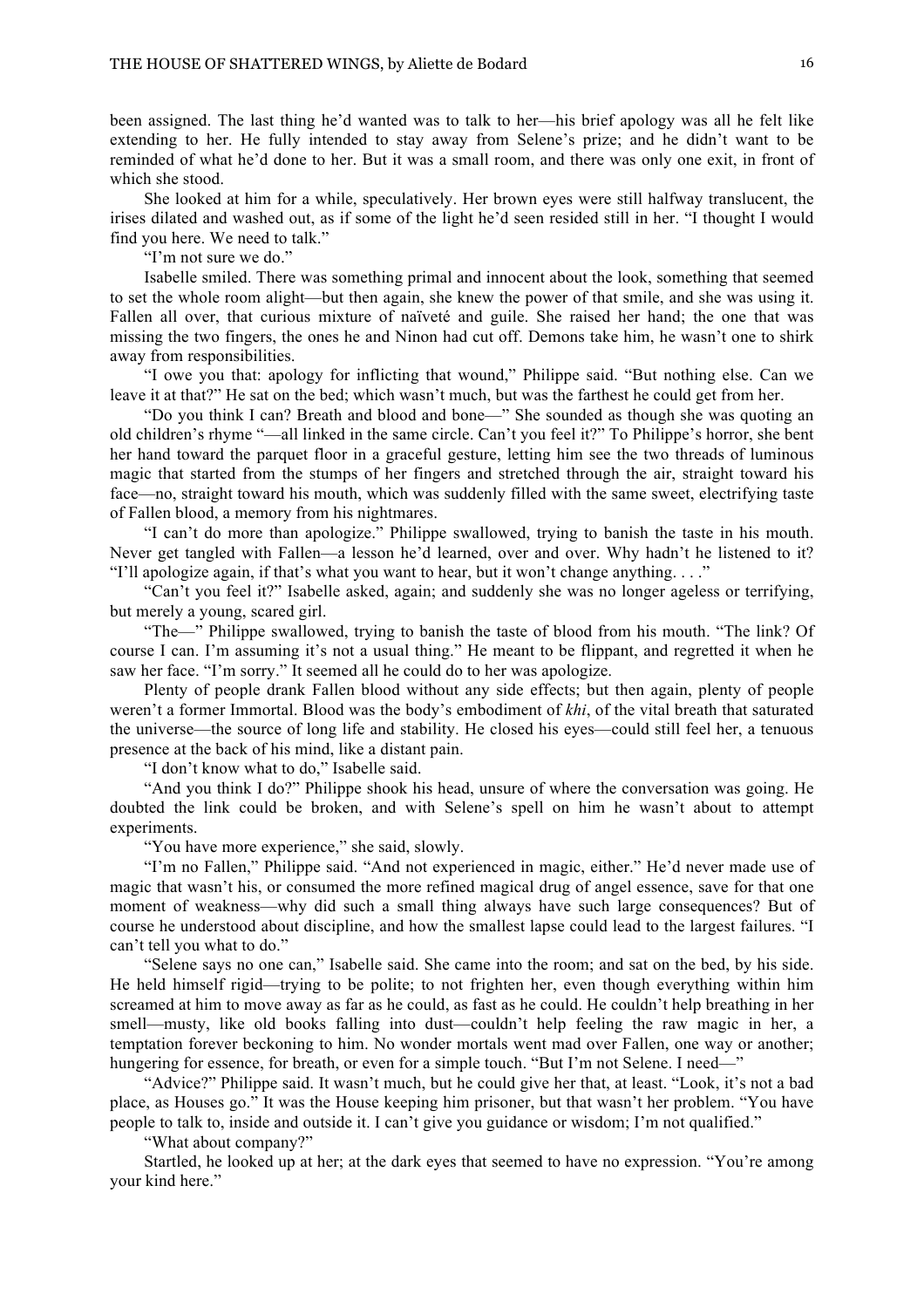"They're old," Isabelle said. Her hands, he saw suddenly, were shaking; the threads between them contracting and expending on a rhythm that seemed to echo a heartbeat. "They talk about things they barely remember. I can't—"

"Neither can I," Philippe said, more gently this time.

"No, but you can help me. Can't you?" There *was* something in her eyes, a reflection of the fear and emptiness the City had left behind. What would it be like, to remember snatches of what you'd lost; to know that you were in the mortal world, away from the communion of angels or whatever else had fulfilled her in Heaven?

Not far from how he'd felt, when he was first cast out of the company of Immortals: the bleak despair that had sent him roaming from end to end of Indochina; the black veil descending over the forests and the rivers, turning the chatter of town markets into small, petty tripe, and the beauty of mountain retreats into aimless desolation.

There was a gulf between them—in age, in nature, in magic. But . . .

They were not so different, after all—isolated and new to the House, trying to learn its rules fast enough to survive—and linked, by blood and magic—thrown into similar circumstances. No wonder she would see a kindred spirit in him, no matter how incongruous the thought was.

"You heard Selene. I'm not House; and I shouldn't be here. I won't stay," he said.

"I know," Isabelle said. "But while you're here . . ."

"You realize what you're asking?" Philippe asked. "I cut your fingers. I tasted your blood."

Her face was turned toward his, her need bare—for the familiar; for anything that wasn't the House and its ageless, unwelcoming rituals. "Yes," she said. "You did. I haven't forgotten that. But because of it—you'll understand."

He raised his hand: the invisible collar Selene had woven around him rested like a yoke on his shoulders; tying him to the House, to its unbearably arrogant mistress and her will. "Fine. I'll help you. Inasmuch as I can."

And when she smiled, the entire room seemed to become bright with the same soft, low-key glow she'd had in the Grands Magasins—when she was young and barely manifested; before everything had changed.

The House creeped Philippe out.

It was a big, sprawling place—not a single edifice, as he had assumed, but a series of buildings joined by a maze of corridors and courtyards, stretching across the entire Ile de la Cité. Most of it was derelict: the western part of the island seemed to be entirely deserted, with not even the lowest in Silverspires' hierarchy daring to venture there, though it was not so much fear as a disinclination to go into empty rooms where every piece of furniture was covered in soot or dust or both.

His first communal dinner had been a nightmare. He had sat at one of numerous trestle tables in the great hall, surrounded by what seemed to be the entire House: hundreds of people pressed together in a suffocating mass—turning, from time to time, to stare at him, the only Viet in the room, and then turning back to their discussion of subjects and House concerns that seemed utterly alien to him.

He had fled then, back to the safety of his room, and begged until Emmanuelle agreed to let him dine alone. But even that didn't make him feel better.

It had been weeks since that first dinner; and he hadn't stayed that long in a House since the fall of House Draken—in fact, he'd rather have swum in a river at monsoon time than go anywhere near the fastnesses of the Fallen. And to do so while under a spell of imprisonment . . .

His only comfort was Isabelle. He never thought he'd say that of a Fallen, but she was fresh and young and naive—pulling warm bread from the oven and tearing into it with relish, while the cook, Laure, frowned affectionately at her—skipping stones in the courtyard with the children—and keeping a stash of biscuits and tea in the drawer of her room, which she shared with him around a card or a dice game—she was a terrible gambler, but then so was he, so it all balanced out.

Those were the bright spots—the few, desperately few. In between, there was the House.

Philippe had a continuous feeling of ants crawling on his skin; an itch that never went away, that woke him up at night; an elusive, ghostly pain somewhere near his heart and liver, as if his organs had been subtly changed while he'd been unconscious. Perhaps it was the House; perhaps it was the spell; but he couldn't seem to be rid of either, much to his annoyance. He'd been on a French leash sixty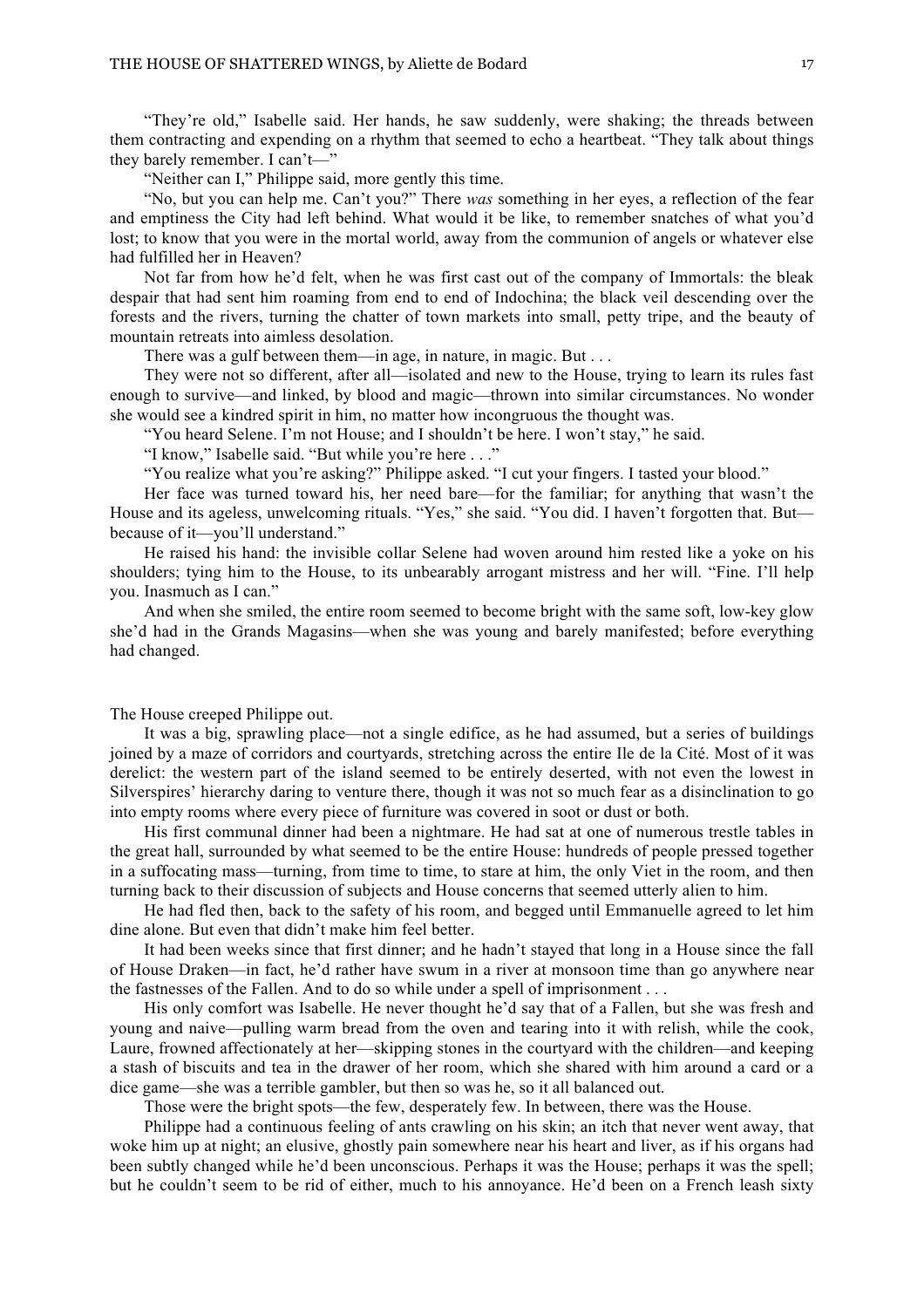years before, in the war: taken from his home in Thu Dau Mot and conveyed to foreign shores under duress; abandoned in Paris to fend for himself when, against all odds, he'd survived the war. Never again, he'd sworn, but fate made fools of all men, it seemed.

Isabelle found him in Laure's kitchens, kneading dough. Laure, who had little time for anyone, had taken pity on him and allowed him a table corner—there was something infinitely relaxing about feeling the dough coming together between his fingers; the stretching and turning and pulling until it all came together smooth and silky, effortlessly detaching from his fingers. When he was done, Laure would find something else for him to do: chopping up meat or vegetables or keeping an eye on soup stock. He wasn't sure she ever served what he'd touched—though she did present him with his baked loaf of bread every morning—but it was a way to pass time.

"Still here?" Isabelle asked.

Philippe shrugged. "As good a place as any."

Isabelle slid in next to him, dislodging a kitchen boy—who smiled at her, though she didn't acknowledge him. "Want help?"

He held out the dough to her. She took it on both hands, and started kneading in turn. "No, not like this. Here." He moved, placed her hands, showed her how to do one stretch and one fold. "You turn, and then you do it again."

Isabelle frowned. Her hands moved, slowly, carefully.

"Feeling it take shape yet?"

"No. I feel dough sticking to everything. You make it sound much simpler than it is."

"Of course." He'd learned back in Annam, baking rice cakes he'd later steam in bamboo baskets—the dough, made with a mix of wheat flour and rice flour, had been sticky and translucent but the kneading was the same. "Try again. You did volunteer."

Isabelle smiled, but didn't speak. For a while there was nothing but her hands, folding and stretching and turning, again and again. Philippe watched the dough. "Almost," he said. "See how it's coming loose?"

"Mmm," Isabelle said. "Emmanuelle's been teaching me more about the history of the House. It's the oldest one in Paris."

And they'd never let her forget it. "You're done," Philippe said, taking the dough from her.

"How do I know?"

He took a piece of dough the size of a ball; stretched it, gently, until they could both see daylight through it. "It holds," he said. He divided it in half and carefully shaped his half into a round, laying it in the floured basket by his side. "Try it." And, to answer her, "The oldest House. That's good. Old is safe."

Isabelle shivered. "You don't really believe that, do you?"

Philippe shrugged. "It's . . . not my world."

"No." Isabelle paused, gently prodded at her piece of dough—which refused to tighten up into a ball. "I don't even know what it's like, where you come from."

He started to say, "Different," another platitude, and then changed his mind. "It functions on different rules. We . . . don't have Fallen in Annam. Didn't use to."

"But they're there now."

"They were," Philippe said. Who knew what was happening in Annam and the other colonies, after the war? Had the Fallen's arrogant, brash magic finally faltered? Had the Jade Emperor finally decided to end the court's isolation and interfere in the affairs of mortals once more? "And the Fallen carried their magic with them. It's…" He paused then, wondering how much he would reveal to her. No more, he guessed, than what Selene would find in books. "The Fallen were powerful," he said at last. "More powerful than any magical beings we might have had. It was . . . not pretty." The guardian spirits of the villages had been slaughtered; the dragons, the spirits of the rain, had withdrawn to the depths of the sea, to the safety of their coral and nacre palaces; the mountain spirits had retreated to their most isolated peaks, licking their wounds; and the Jade Emperor had sealed the court, forbidding Immortals to approach mortals.

And Philippe, of course, had had no refuge.

"Emmanuelle said it was because Fallen magic was innately stronger. That it had been our destiny to conquer." Isabelle shrugged. "She didn't sound convinced."

She might not be, but there were plenty of others who would. Philippe said nothing. He stared at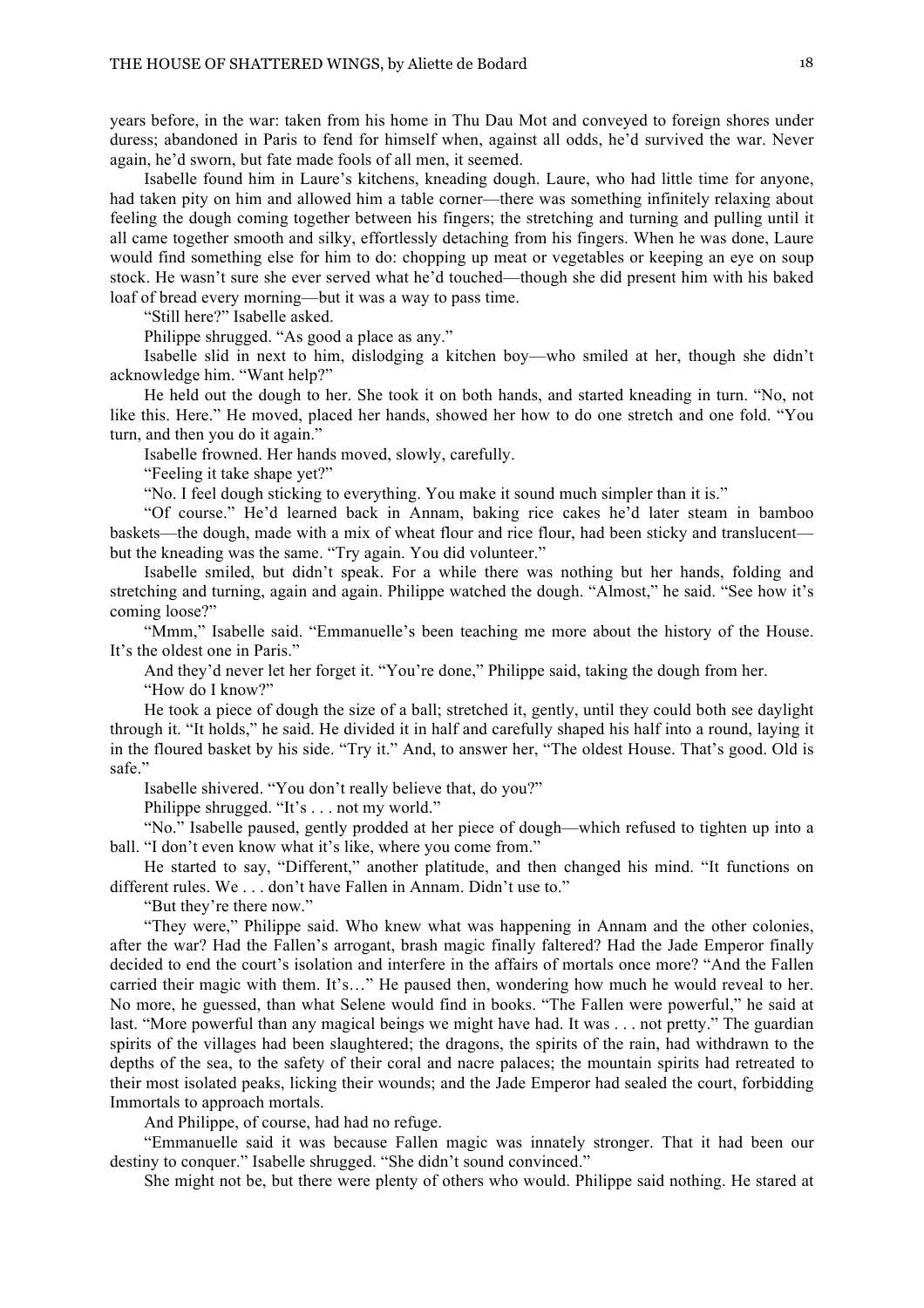the dough, trying to ignore the memories; the powerlessness he'd felt then, watching the Fallen come and take anything they wanted—and destroy what was of no use to them. "I didn't come here by choice," he said at last. "And it's not choice that keeps me here, either. I don't know how much you'll believe, of what they teach you. But—if you can, remember that."

Isabelle looked at him, uncannily serious for once. "I didn't come here by choice, either," she said, dropping her piece of dough into another basket. "And I'll try to remember."

She meant it—he could tell from the sense of stubbornness he got from their link—and yet she probably wouldn't remember. He was guessing that even Selene had started out this young, this earnest, this naive—and look at what she was now.

"Philippe?"

"Yes?" He peered at the dough, drew a cloth over both baskets. It was the kitchens' slack hour. The kitchen boys and girls had scattered, some of them playing cards in a corner, some of them listening to Laure telling a fairy tale about a Fallen who was unable to pay the price for summoning a manticore—the kitchen staff was rapt, listening to Laure's elaborate descriptions of blood, gore, and disembowelment as if their lives hung on it. Isabelle and he were alone around the large table, surrounded only by the preparations for this night's dinner.

"You're not mortal, are you?"

He'd had some inkling she was going to ask an awkward question—it was the only reason he didn't drop the cloth. His first instinct was to lie, to deny as he'd denied Selene. She was Fallen; he couldn't trust her.

But then again . . . he felt her presence at the back of his mind; her curiosity, tinged by no afterthought of greed or thirst for knowledge she could use against him.

Such a child, and the thought was like a fist of ice closing around his heart. "I was mortal once," he said, exhaling. Now he was . . . not Immortal anymore, and not mortal, either; he hadn't aged since being thrown out of the Jade Emperor's court—some remnant of what he'd achieved still clinging to him, as did the magic he'd mastered. It probably didn't make any difference. Selene knew, or suspected, that he was no young man. "Before I ascended."

"There are others like you?"

"In Paris?" There were other former Immortals in Annam—it wasn't as though the Jade Emperor had been particularly tolerant or compassionate. "I'm not sure, but I don't think so." During the war, he'd caught glimpses of other creatures from French books, sphinxes and golems and chimeras—made with magic, his sergeant had said, curtly and in a tone of voice that discouraged further questionsand he'd fought colonials who weren't Fallen or witches, and yet moved a little too fast, a little too smoothly out of the path of danger.

There *were* others; from other countries, other magics that weren't Fallen. But he would have known, or suspected, had he crossed another former Immortal from Annam—it was something in the way they moved, in the way they held themselves, the imprint of the Jade Emperor's Court that persisted long after they'd been cast out. "You don't have to worry about an invasion of us, if that's the question."

Isabelle snorted. "Very funny." She pushed the baskets aside. "We're done, aren't we?"

"I guess?" They both had lessons with Emmanuelle—and not Choérine and the children, because they were too old. But their next lesson wasn't for a few hours yet. "You can come back later and ask Laure about the ovens, if you want the bread."

Isabelle shrugged. "Maybe. Let's explore the House."

"I—" The last thing he wanted was to get more of this feeling of ants on his skin. "I'm not sure that's a good idea."

"Are you frightened?" Isabelle's smile was mischievous, irresistible. "Come on."

And he followed, because he'd promised.

The House was huge, and most of it was deserted, or ruined. Like most buildings in Paris, it was covered with soot, the blackened streaks characteristic of spell residue. Once, it must have sheltered thousands—a natural refuge, an island only connected to the rest of the city by seven bridges, but now it lay empty and dark, and the river that had once been its first line of defence had turned wild, become a power that snapped and killed anything that came near its shores.

"Come on," Isabelle said, pushing a small stone door in an unremarkable corridor; and Philippe, with a sigh, followed.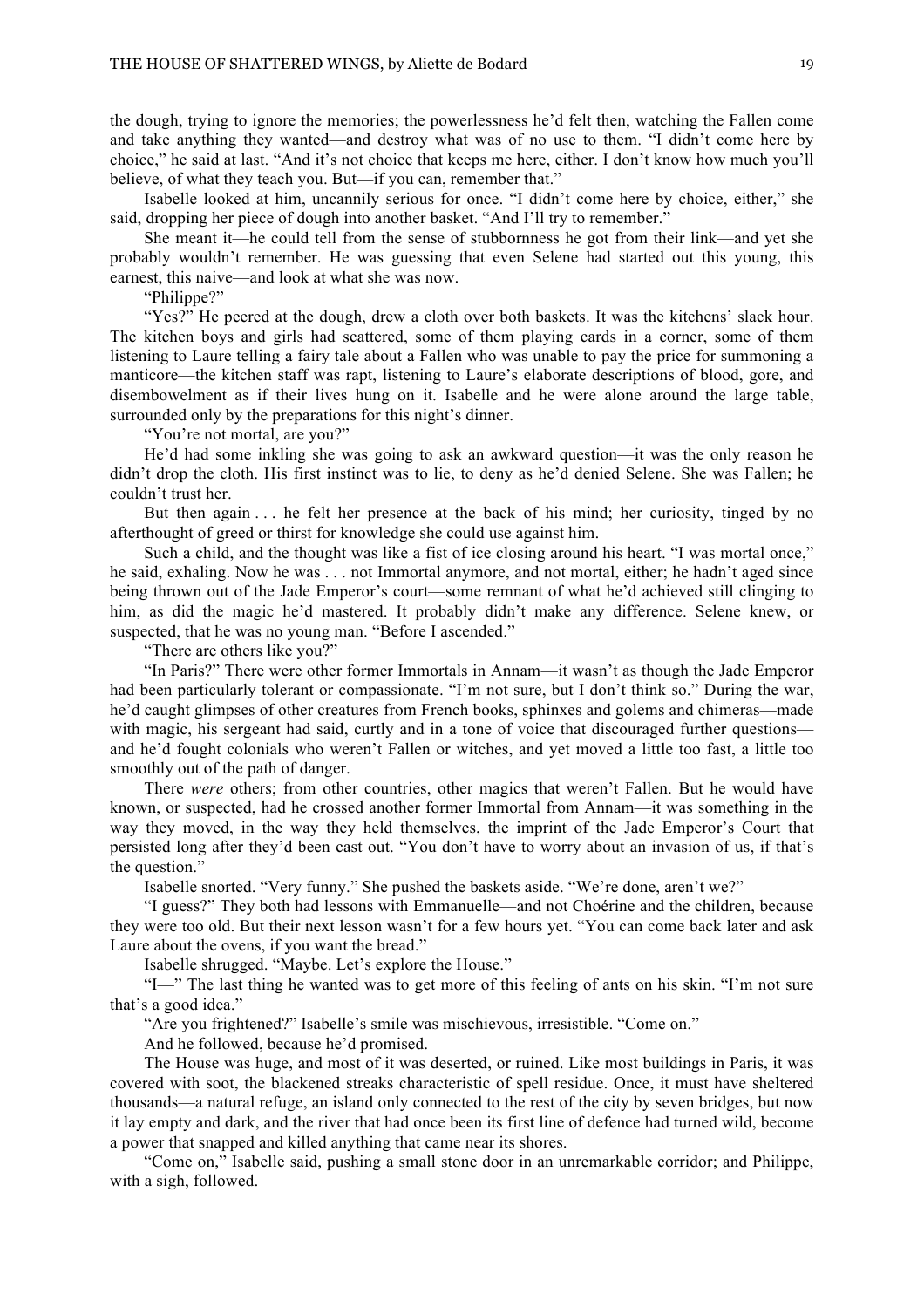To stop, awestruck, at what lay inside.

It had been a church, once. You could still see the columns and the beginning of the vaulted ceiling, a first row of arches gracefully bending toward each other; and the remnants of wooden benches, burned where they had stood. The stained-glass windows were broken, or absent; but the gaze was still drawn, unerringly, down the nave and to the altar at the other end—or where the altar would have been, if it hadn't been turned to rubble long ago, and the only things remaining were the wrecks of three statues—the central one was least damaged, and had probably been a Virgin Mary carrying the corpse of Jesus.

No, not a church. A cathedral, like the pink-hued edifice the French had built in Saigon. It was . . . like a knife blade slowly drawn across his heart: he could almost have been back home, except that it was the wrong architecture, the wrong atmosphere, the wrong setting. He could still feel the fervor of its builders, of its worshippers, swirling in the air: a bare shadow of what it had once been, but so potent, so strong, so *huge*.

"Notre-Dame," Philippe whispered.

Isabelle hadn't moved; her eyes were on the sky, and on the smattering of stars visible against the dark background of the night. "It's . . . like the City," she whispered. "So much . . . intensity."

"Faith," Philippe said, though her faith wasn't his, and would never be his. "That's what built this up."

The *khi* elements there were quiescent—almost too weak for him to pick them out, though. . . .

There was—a flash of something familiar: the magical equivalent of the smell of jasmine rice, a touch of something on the nape of his neck that brought him, instantly, back to the banks of the Red River, staring at the swollen mass of the river at monsoon time—breathing in the wet smell of rain and churned mud. Had some other Annamite been there?

No, it was impossible. Merely nostalgia—he was going mad, cooped up inside this House, inside this city, that was all. He needed a way out, before he lost himself.

Isabelle slowly moved, picking her way through the ruins of the benches. Throughout, her gaze remained staring upward. Was she praying; did she even remember how to pray—or perhaps it was like breathing, something that took hold of you when you had no other choice, when you were lost and cut off from your god?

She stopped long before the altar, in the raised space before it, which, like the rest, was covered in debris: the black-and-white lozenge tiles riven from end to end until their pattern had altogether gone. There was a chair left there; a stone one, battered and cracked, that nevertheless exuded a quiet power, something different from the remnants of fervor Philippe could taste in the air.

"He sat there," Isabelle said, in the silence, her voice echoing under the broken vault. "Morningstar."

"Emmanuelle told you this?"

"I don't need to be told. Can't you feel it?"

And he could; there was no point denying it. Not when the urge to abase himself was so strong he barely dared to move; afraid that anything he did would be the beginning of a bow.

"The oldest of us," Isabelle said. Hesitantly she reached out, touched the chair with her threefingered hand; and withdrew as if burned. "He must have known . . ."

"The answers to your questions?" Philippe shook his head. "He would have been wise, yes, versed in everything. But if he had no memories of before his Fall . . ."

"You're not Fallen," Isabelle said, turning back to him. "How come you know all this?"

"I've traveled. And kept my ears open." He crept closer to the chair. It was like approaching an ancestral altar, the air thick with reverence and the coiled, deep power of old age; and the itching, of course, getting worse and worse, as if the ants had suddenly decided to become stinging wasps. "Oldest and most powerful among you, wasn't he?"

"When he was there," Isabelle said. "Now he's dead, for all they know."

Or merely gone; how to tell, without a body, without any messages? Not that it mattered much to him. Morningstar probably wouldn't have much to say to him—though it was hard to ignore the voice in his mind that whispered that age should be respected, that the oldest Fallen in existence had to be wise, had to be knowledgeable, as his grandparents had once been—in a time so far away that even the bamboo bindings of its books had rotted through.

There was something . . . He paused before the throne, though every instinct he had was telling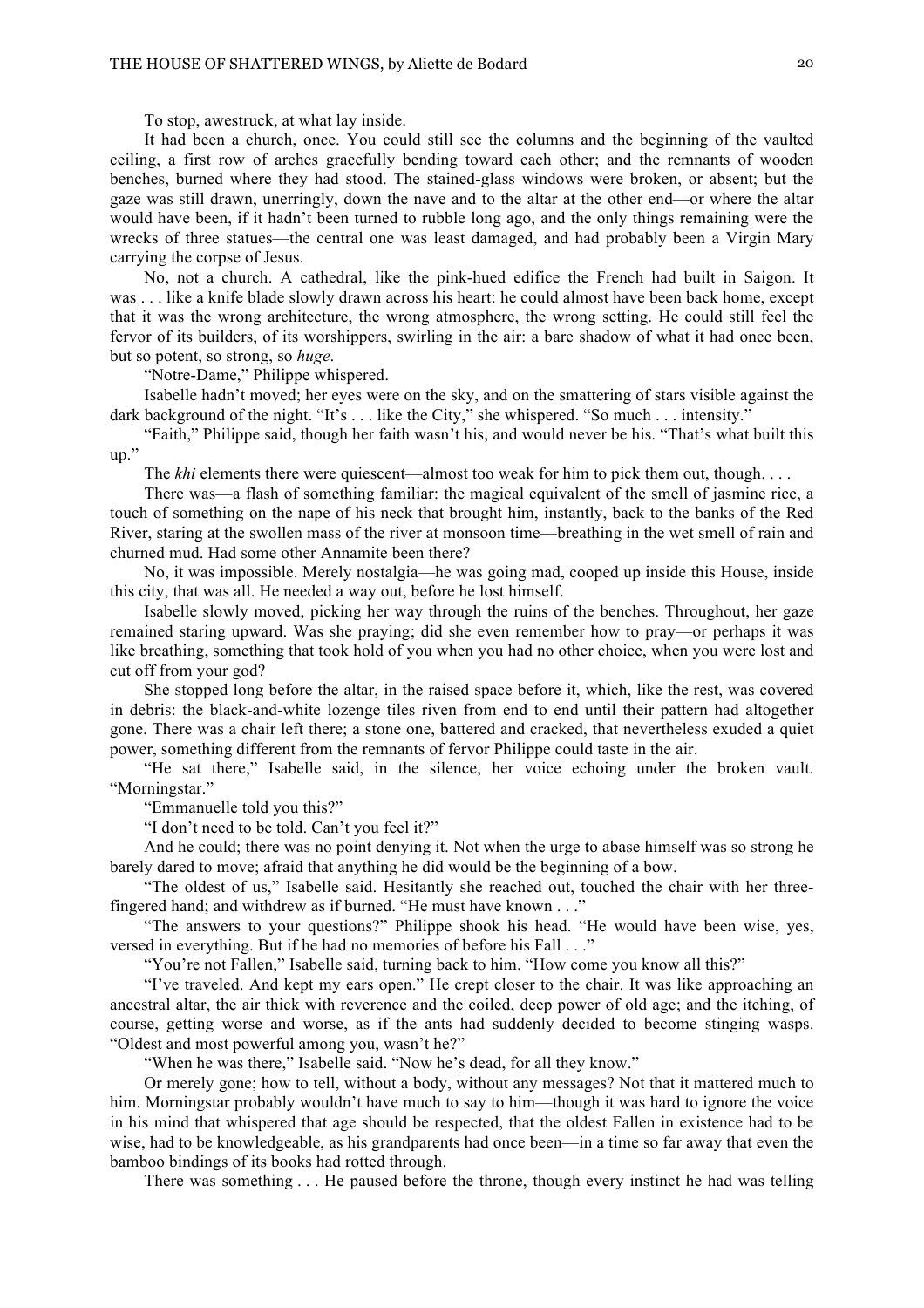him to step back, to let the magic cool down to levels he could bear. But within the pinpricks of pain, there was . . . a note that shouldn't have been there, a wrong tone in a poem, a slip of the paintbrush in a painstakingly calligraphied text.

"Philippe?"

He shook his head. "Not now, Isabelle." The wrongness was coming from the throne, but not close to him. His fingers, fumbling, lingered along the delicate carvings, descended to the chair itself, the place Morningstar had been (and the power on his skin was worse, like a winter wind, like a crucible where swords were born)—probed into niches and hollows, but it wasn't that, either. Where—?

It was below the throne, in the slight hollow between the four squat feet that carried it—once glued to it, but now it came easily undone under his touch. It was all wrong, anger and bitterness emanating from it like the howls of the souls in the Hell of Hunger.

"It hurts." Isabelle's voice was a thin thread of sound.

"It's meant to hurt," Philippe said, recovering his voice from where it seemed to have fled. In his hand, it looked like a heavy object wrapped in paper; carefully, he spread the paper flat on the ground, tipping out its contents. The paper was thin parchment, translucent and covered with spiky black handwriting; and the same feeling of darkness, of hatred, arose from it. The language wasn't French, or Viet, or anything he could read.

"All you hold dear will be shattered; all that you built will fall into dust; all that you gathered will be borne away by the storm. . . ." Isabelle's voice was a whisper, but there was an echo, deep within: a hint of someone else speaking the words and imbuing them with the weight of cold iron.

"You understand it? How?"

"I don't know," Isabelle said, carefully. She laid her hand on the paper, following the curve of the words on the page. "I think it's a Fallen thing. The language of the City, maybe...."

"I thought that was meant to be love," Philippe said, attempting to summon some remnant of sarcasm, though it was hard, with the cloud of anger and hatred hanging thick around them.

"The love that drowned the Earth underwater and caused Noah to build the ark?" Isabelle asked, her voice flat. "That sent us tumbling down to Earth?"

"I don't have answers," Philippe said dryly. "A priest would probably tell you about atonement and forgiveness, but that's your religion, not mine." Not quite true: the Buddha also preached forgiveness, but Philippe couldn't forgive. Not those who had torn him from Annam.

"I don't even know what your religion is," Isabelle pointed out, carefully folding the paper. Philippe searched her face, but there was no hint of reproach or sarcasm, merely a statement of fact. Her calm was uncanny: how could she not feel the magic roiling in the air, the pressure against their lungs, the irrepressible urge to pick a weapon and—? No. He was stronger than that.

"What was inside?" Isabelle asked.

It was a black stone disk, polished until he could see his distorted reflection in it; and it shimmered with the same power that was all around them. "Angel breath," he said. "Trapped in a stone mirror." And before he could think, he had reached out and touched the cold, shining surface— Isabelle cried out a warning, and then everything went dark.

He was in the House, but not in its ruins. Rich paintings and tapestries hung in the corridors, and the cathedral was whole, the graceful Gothic ribs arching into the vault; majestic and overwhelming, as it had always meant to be. Someone sat in the throne: a Fallen with pale blond hair that seemed to catch all the light streaming through the stained-glass windows. Unlike all the Fallen Philippe had seen before, this one had wings—not his real ones, but a metal armature that supported sharp, golden feathers, spreading out behind him like a headdress. Across his lap was a double-handed sword, his hand loosely wrapped around his handle; the sense of coiled power was almost unbearable, a pressure to abase himself, to bow down to age and power. . . .

Morningstar. Lucifer. The Light Bringer, the Shining One, the First Fallen.

By his side were other Fallen, other humans. He caught a glimpse of Lady Selene, though her face was smoother, more childish than the one she'd shown to him. Younger, he thought; but the words seemed very far away, moving as if through tar through his mind. And other, younger faces: Emmanuelle the archivist; Aragon—who alone of everyone appeared unchanged, prim and unsmiling—two human warlocks holding breath-charged mirrors and watches; and a stern older woman wearing the mortar-and-pestle insignia of the alchemists, whose bag bulged with bottles of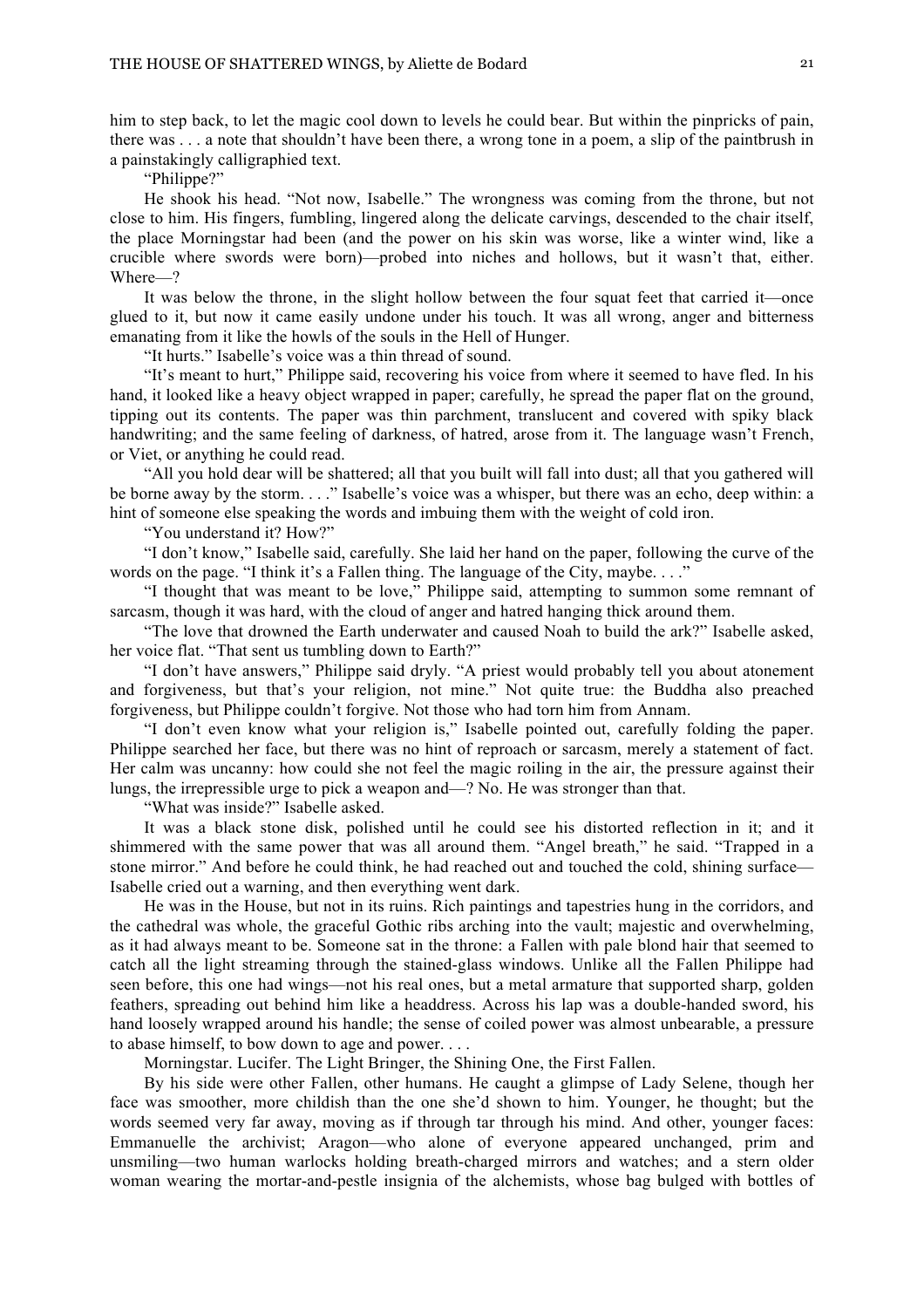elixirs and boxes of charged artifacts.

And then Morningstar's gaze, which had been trained on one of the stained-glass windows, turned; and fell on him.

The pale eyes transfixed him like a thrown spear—it wasn't so much the power contained within, as the rising interest; the slow focusing of a monstrous magic exclusively on him; on who he was; on who he could become, given enough time in which to utterly reshape him; and who wouldn't want to be reshaped by Morningstar, to be forged into one of his beloved weapons?

"Come here," Morningstar said; and, like a puppet propelled by his maker, he walked up the stairs and stood in the shadow of the throne, shivering as the gaze unraveled him, picked apart his body until not even the bones remained. . . .

"Philippe!"

He was back in the ruined cathedral, and Isabelle was shaking him. His hand had left the mirror; hung, limp, bloodless, by his side.

"Philippe!"

He breathed in air—burning, painful air, but he had never been so glad for the irritation of the House on his skin. Everything seemed lighter, limned in starlight; and the oppressive anger and hatred seemed to have gone, as if the night wind had blown it away. What—What happened?

"Philippe?" Isabelle asked.

"I'm fine," he said, the lie small and unconvincing to him. He could still feel the weight of Morningstar's gaze; could still feel the magic turning, slowly focusing on him: the gaze of a gigantic cobra, annihilating his will, turning his own desires into dust.

And something else, too, something darker, quieter—that had lain biding its time away from the light, and that now stretched and turned, sniffing the air like a predator searching for prey....

A summoning. Of what?

"I don't know what happened. But it's gone now. There is nothing to worry about."

His gaze, roaming, found the stone mirror: the luster had gone from it, leaving only a bleak darkness. "It's gone now," he repeated; but he knew that, whatever had been contained within the mirror, it was within him now; and that whatever had been summoned with its magic was outside within the House.

It was late at night, and Madeleine couldn't sleep.

By no means unusual. Nights like these, with the lambent starlight hanging over the House, brought back memories—of how she'd first come to it; of Elphon's death, and his shimmering blood on her hands as she crawled away from the House of Hawthorn; as she prayed so very hard to a God she no longer believed benevolent to spare her, to let her go just a bit farther, to reach safety before Asmodeus's thugs found her.

On nights like these she took angel essence; breathed it in, and let the rush of power sweep everything from her mind; let herself believe that she was safe, that nothing like Asmodeus's coup would ever take place in Silverspires; that even if it did, she would have the power to protect herself, to protect Oris. That what had happened in Hawthorn would never happen to her again.

It was a good lie, while it lasted.

An insistent knocking at the door of her laboratory drew her from her trance. Slowly, carefully, she rose, fighting a feeling of weightlessness that promised she only had to wish to take flight; the rush of power slowly settling into her limbs. In that moment, she was the equal of any Fallen, had she wished to cast spells—but of course that wasn't why she took angel essence. It never had been.

"What is it?"

She'd expected many things, chief among them either Selene or Isabelle; but the one on her doorstep, his face pale with fear, was her assistant, Oris.

"What are you doing here?"

"There's . . . there's something in the House," Oris said. "It's after me."

"Don't be ridiculous," Madeleine said, but then she took a closer look at him. His hands were shaking; and if she focused the magic within her she could see through his skin, could feel the panicked rhythm of his heart. Whatever he'd seen had badly frightened him. "Fine. Calm down. Tell me about it."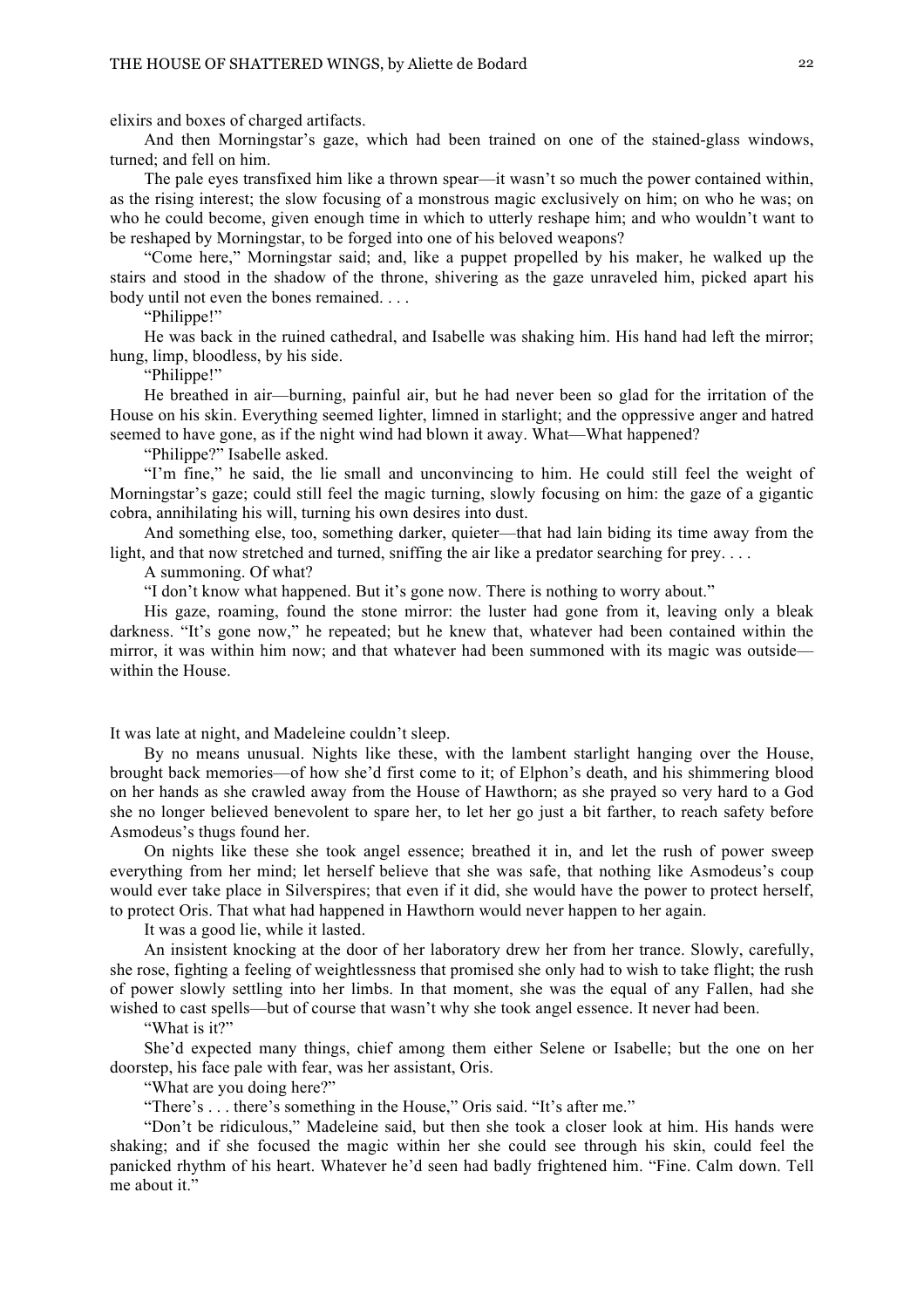"It's . . . I don't know. It's dark and angry and if I turn my head to look at it, it's gone. But it's following me. It's . . ." He stopped then. "You think I'm lying." His voice was flat.

"No," Madeleine said. "But Silverspires has strong protections, so unless someone within the House is working magic on you, I can't see why . . ."

Oris drew himself to his full height. "I don't have enemies in the House."

"I didn't think you had." And even if that had been the case, personal vendettas were outlawed by order of Selene. "Where did you see it?"

"First? In my rooms," Oris said. "But it has been moving around—"

"Then let's start with your rooms," Madeleine said, gently.

The House at night was different; expectant, as if poised on the edge of something that Madeleine could not name. It wasn't the first time she'd been out at night—a few weeks ago she'd gone to Hôtel-Dieu to examine Philippe and Isabelle—but surely things had been different?

Or perhaps she was just overreacting. Oris was frightened, yes, but that didn't mean his fear was of something real.

His room was on the side of a cloister courtyard, in an architectural complex that must have dated back to the Middle Ages. The ceiling of the room was low and skewed, and wooden beams crossed the whitewashed walls—each of the two floors was actually larger than the previous one, creating an unnerving impression, from outside, that the entire building was going to collapse. Climbing the narrow stairs, Madeleine gazed left and right; but even with the essence in her, she couldn't see or feel anything out of place. A few wards were set, here and there, and they were a little singed, but that happened, especially so close to the Seine and its magical outbursts.

Inside, the room seemed almost claustrophobic, overrun with bookshelves. On a low table was a book held open by means of another, heavier one; and a small book stand that held a sheet of paper covered with a spiky handwriting: presumably what Oris had been working on. The bedsheets were rumpled, and a simple icon of the Virgin Mary lay on the bedside table.

"Still at your research?" Madeleine asked.

Oris forced a smile. "Of course. I found a rather interesting passage, which argued that the proper translation of 'adelphos' was 'brothers,' not cousins. . . ." Bible studies were Oris's hobby: he begged Father Javier for lessons, and had borrowed an astonishing number of religious books from the library. Together with Emmanuelle, he was one of the few Fallen in the House who was quite confident in his faith. "We're not here to talk about books, Madeleine—"

Madeleine nodded, keeping a wary eye on the room. "I know. But I see nothing." The room was bathed in gentle magic residue, the inevitable traces of a Fallen; and only in a few places could she feel the tug of a deeper, sharper fear. "I can't see anything," she said.

"It was here." Oris pointed to the book stand. "I was working on a translation, and all of a sudden it went dark, and—" He swallowed, and fell silent.

Madeleine moved, touched the paper on the book stand. It was warm, but there was nothing wrong with it, other than that the paper seemed curiously brittle.

She withdrew and focused her essence-fueled magic on the paper, willing it to show what it had shown Oris—what had fed the fear she could feel traces of in the room. Nothing changed, or moved.

"I don't think—" she said; and then the surface of the paper went dark—as if something huge and black had passed in front of it, spreading its wings as it moved—a moment only, and then it was gone, but she could imagine what it would have been like, to be staring at printed paper only to see *that* show up.

"That was it," Oris said. "But it was everywhere. Every time I turned my head, it was a shadow in the corridors; every time I looked at something, it would seem to lie across it. I've never seen anything like it."

Madeleine sent a small, fading burst of magic into the paper; watched the darkness cross its surface, once again. Definitely something large, and she wasn't quite sure where the suggestion of wings came from, but it was . . . unpleasant. Stomach-clenchingly frightening—a hint that it would spread, and forever engulf her, take her apart until not a trace of her was left, nothing but her screams. . . .

The last of the essence vanished from her system, leaving her drained, her lungs reddened and hoarse—while she was on it, it was so easy to forget what the drug was doing to her, but she wasn't fool enough to lie to herself. She was dying; but she'd been dying for twenty years, ever since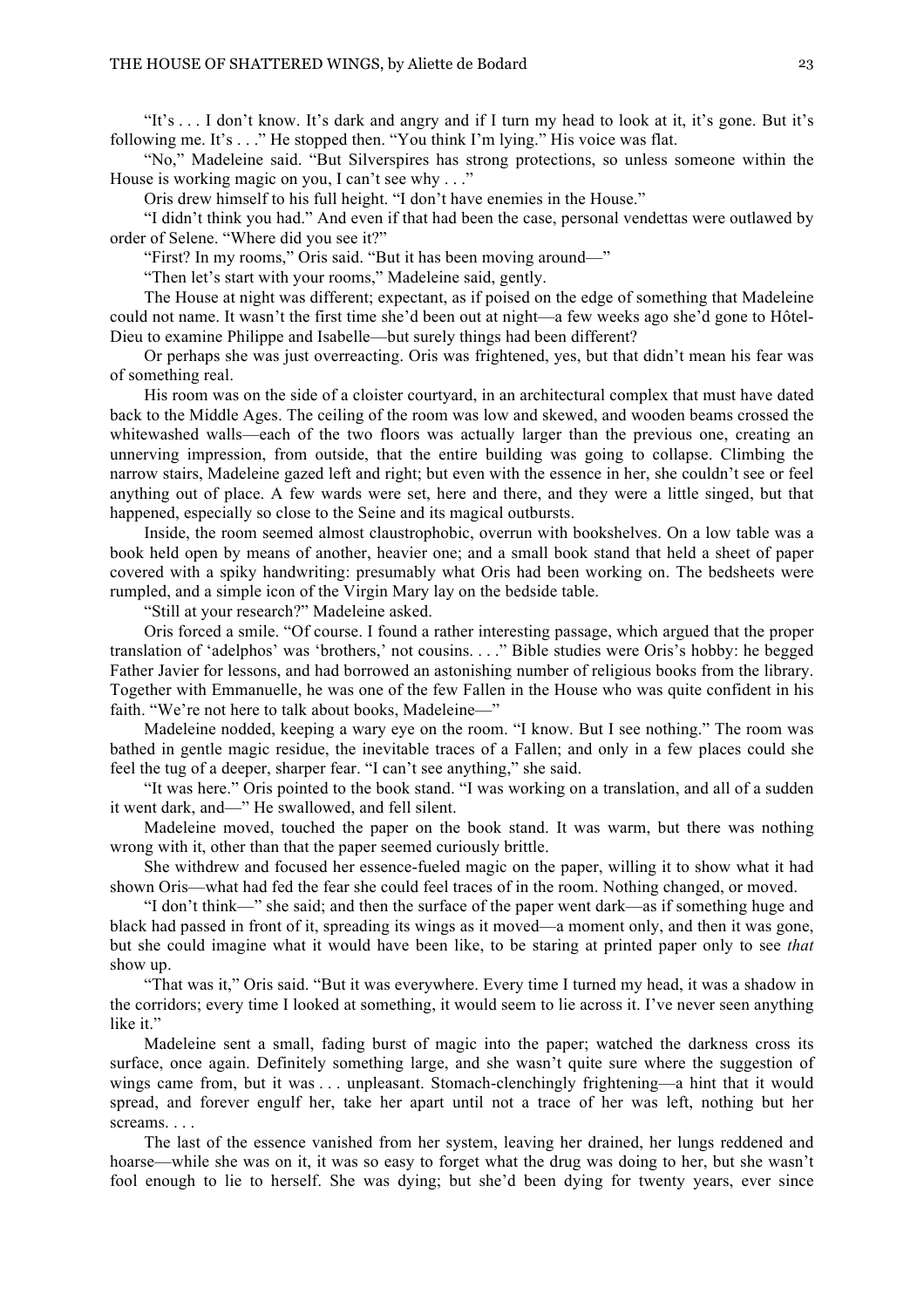Hawthorn ceased to be a haven—ever since Elphon died. "I've never seen anything like this, either," she said. Her voice rasped against her throat; she brought it under control with an effort. "But it's gone now, right?"

Oris nodded. "It could come back."

"Mmm," Madeleine said. She considered her options. He seemed worried, but not as bone-deep frightened as she'd been—was what she'd seen a hallucination induced by angel essence?

On the one hand, she emphatically didn't want to be there when it came back; but on the other. . . with it gone, she couldn't investigate further. She could take it up with Selene, but then there was a risk—a not insignificant one—that Selene would see she was on essence. "It won't come back."

Oris grimaced. "I don't want it coming back, Madeleine. You saw it."

"I did," Madeleine said, doing her best to keep her voice level. "I'm sure it's nothing."

"Nothing? Are you . . ." Oris hesitated. "Are you sure?"

Madeleine said, with a glibness she didn't feel, "It's an old House. Not everything in it is entirely savory. You should know." God knew Morningstar had had his share of darkness.

"I . . ." Oris frowned. "I guess I do?"

"You'll be fine," Madeleine said. "It's gone. And if it does come back, you can call me. Anytime. I'll come. Promise."

She could feel Oris wavering—he trusted her and her opinions, and she seemed confident enough to sway him. She wished she felt as confident as she appeared to him.

"Look. Why don't I stay here awhile tonight, and we'll see what happens?"

It was a mark of how desperate Oris was that he readily acquiesced to this, without even a show of protesting.

But at the end of the night, there was no trace of whatever had frightened him out of his wits, nor could any of Madeleine's spells detect any trace of an intruder. "Let me know if it comes back," she said, as she left the room and went back to her own quarters for some much-needed rest.

Oris didn't see anything the next day, or the next night, or for the next week. By then, Madeleine had lulled herself into thinking they'd just had a hallucination; or seen the last of a stray spell from the war, which had finally spent itself in manifesting to Oris. She went through the routine of her days at Silverspires: collecting breath and nail clippings from Fallen and making artifacts out of them; teaching the children in the House's school the bases of alchemy—and through the routines of her nights, too, inhaling angel essence and glorying in its futile rush of power.